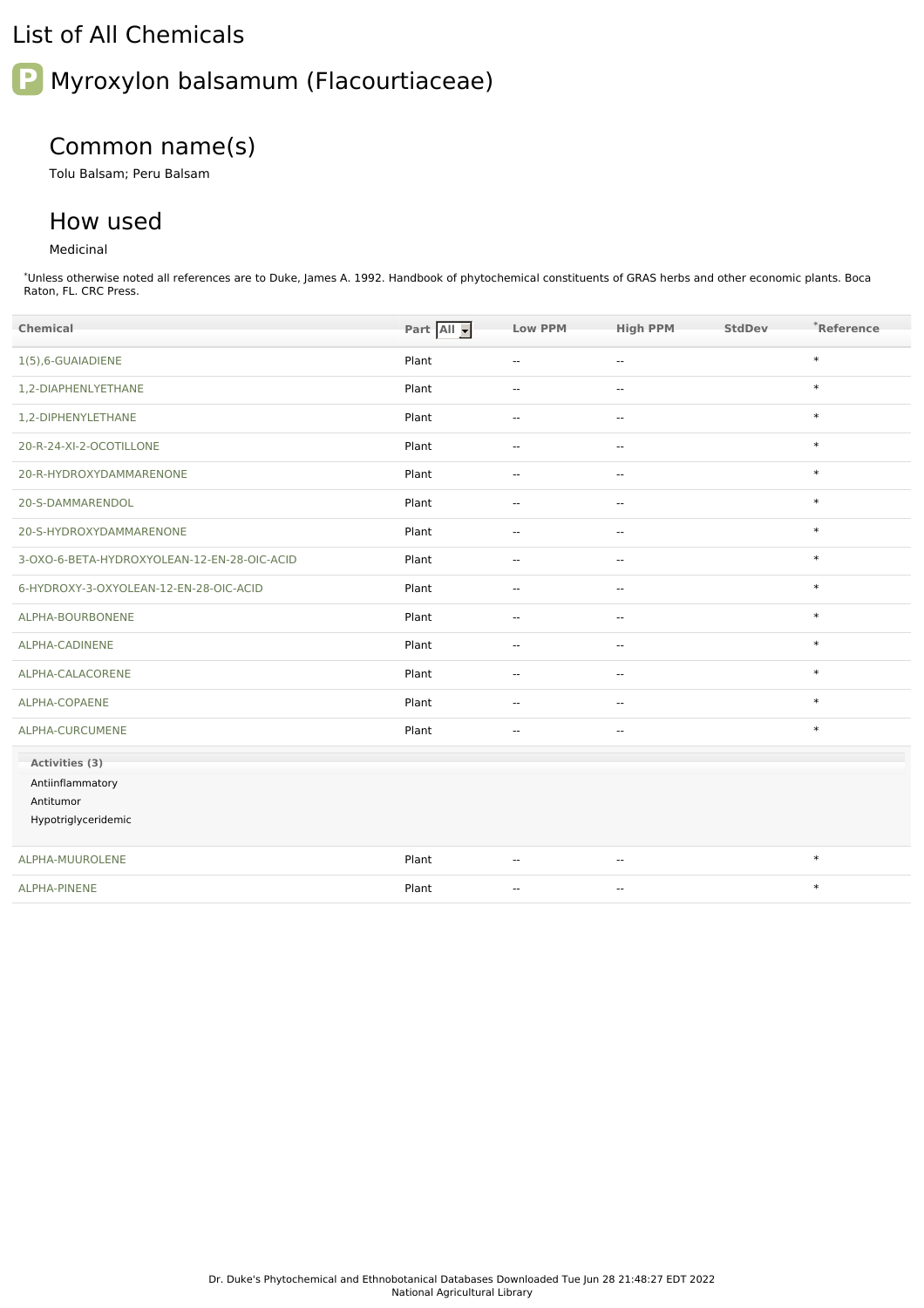| <b>BENZALDEHYDE</b>                 | $\ast$<br>Plant<br>$-$<br>--                                                                                                                              |
|-------------------------------------|-----------------------------------------------------------------------------------------------------------------------------------------------------------|
|                                     |                                                                                                                                                           |
| Transdermal                         |                                                                                                                                                           |
| Tranquilizer                        | Lawrence Review of Natural Products, Jun-90.                                                                                                              |
| Spasmogenic                         |                                                                                                                                                           |
| Sedative                            | Lawrence Review of Natural Products, Jun-90.                                                                                                              |
| Pesticide                           |                                                                                                                                                           |
| Perfumery                           | Aloe Research Council - Duke writeup of non-peer reviewd book by Coats and draft by Henry                                                                 |
| P450-2B1-Inhibitor<br>IC50=0.087 uM |                                                                                                                                                           |
| Irritant                            | Jeffery B. Harborne and H. Baxter, eds. 1983. Phytochemical Dictionary. A Handbook of Bioactive Compounds from Plants. Taylor & Frost,<br>London. 791 pp. |
| Insectiphile                        | J. Stored. Prod. Res., 22:141, 1986.                                                                                                                      |
| Insectifuge 50 ppm                  |                                                                                                                                                           |
| Insecticide 0.82 uM/fly             |                                                                                                                                                           |
| Herbicide IC50=30 uM                | Keeler, R.F. and Tu, A.T. eds. 1991. Toxicology of Plant and Fungal Compounds. (Handbook of Natural Toxins Vol. 6) Marcel Dekker, Inc.<br>NY. 665 pp.     |
| FLavor FEMA 15-150                  | Aloe Research Council - Duke writeup of non-peer reviewd book by Coats and draft by Henry                                                                 |
| Expectorant                         | Michael Castleman 1991. The Healing Herbs. Rodale Press, Emmaus, PA 436 pp.                                                                               |
| Coleoptophile                       |                                                                                                                                                           |
| Cancer-Preventive                   | Stitt, P. A. Why George Should Eat Broccoli. Dougherty Co, Milwaukee, WI, 1990, 399 pp.                                                                   |
| Antiviral                           | Economic & Medicinal Plant Research, 5: 195.                                                                                                              |
| Antistaphylococcic                  |                                                                                                                                                           |
| Antispasmodic                       |                                                                                                                                                           |
| Antiseptic                          |                                                                                                                                                           |
| Antipneumonic                       |                                                                                                                                                           |
| Antiinflammatory 500 mg/kg          |                                                                                                                                                           |
| Antiflu                             | Economic & Medicinal Plant Research, 5: 195.                                                                                                              |
| Antifeedant                         |                                                                                                                                                           |
| Antibacterial                       |                                                                                                                                                           |
| Antiacne                            |                                                                                                                                                           |
| Allergenic                          |                                                                                                                                                           |
| Allelochemic                        |                                                                                                                                                           |
| <b>Activities (28)</b>              |                                                                                                                                                           |
|                                     |                                                                                                                                                           |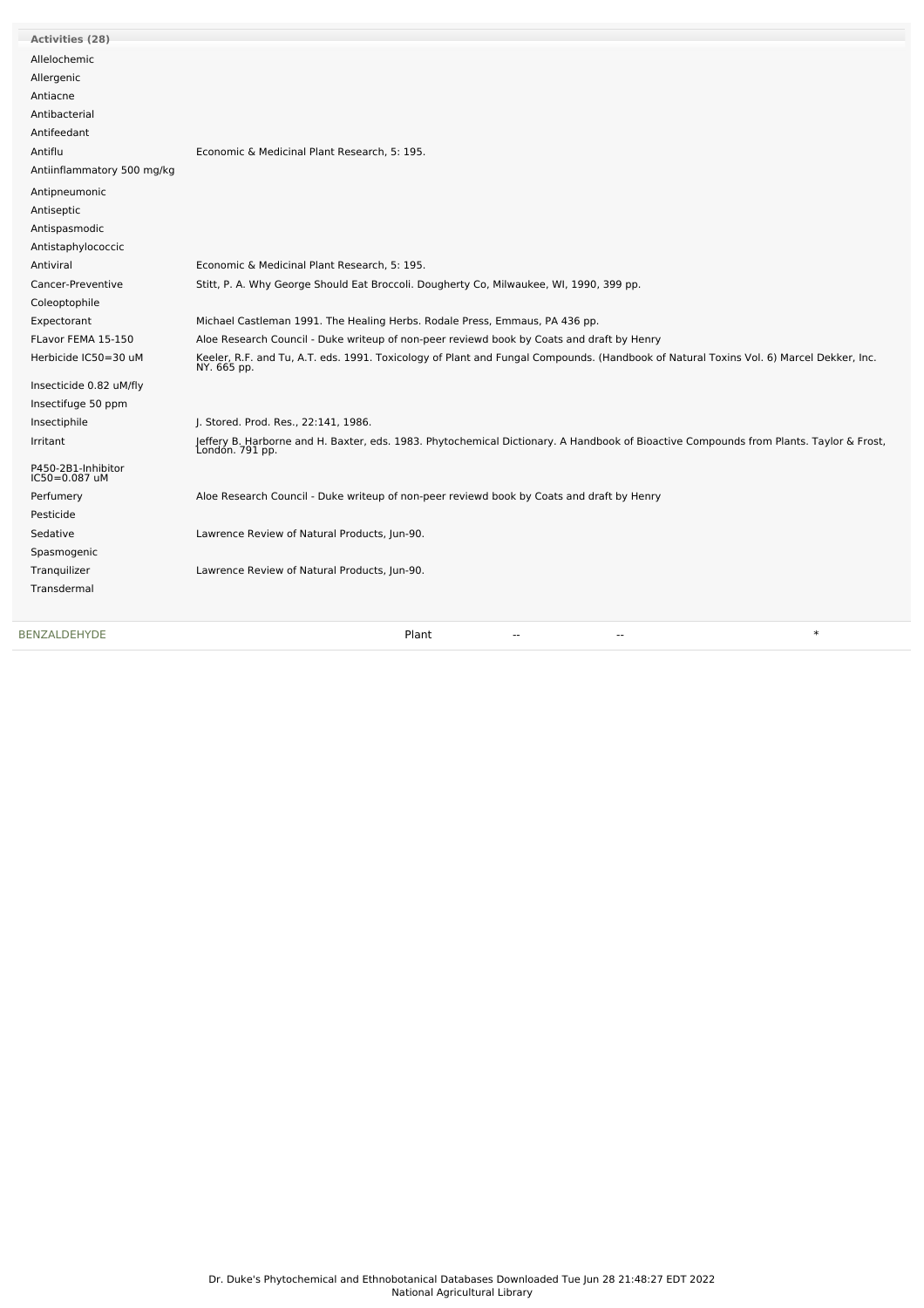| <b>Activities (24)</b>                   |                              |                                                                                                                                                                                                                                   |       |    |        |  |
|------------------------------------------|------------------------------|-----------------------------------------------------------------------------------------------------------------------------------------------------------------------------------------------------------------------------------|-------|----|--------|--|
| Allergenic                               |                              |                                                                                                                                                                                                                                   |       |    |        |  |
| Anesthetic                               |                              |                                                                                                                                                                                                                                   |       |    |        |  |
| Antibacterial                            |                              |                                                                                                                                                                                                                                   |       |    |        |  |
| Anticancer                               |                              |                                                                                                                                                                                                                                   |       |    |        |  |
| Antimutagenic                            |                              |                                                                                                                                                                                                                                   |       |    |        |  |
| Antipeptic                               |                              |                                                                                                                                                                                                                                   |       |    |        |  |
| Antiseptic                               |                              |                                                                                                                                                                                                                                   |       |    |        |  |
| Antispasmodic                            |                              |                                                                                                                                                                                                                                   |       |    |        |  |
| Antitumor                                |                              |                                                                                                                                                                                                                                   |       |    |        |  |
| Candidicide                              |                              |                                                                                                                                                                                                                                   |       |    |        |  |
| FLavor FEMA 150-                         |                              | Aloe Research Council - Duke writeup of non-peer reviewd book by Coats and draft by Henry                                                                                                                                         |       |    |        |  |
| 800                                      |                              |                                                                                                                                                                                                                                   |       |    |        |  |
| Immunostimulant<br>Insecticide           |                              | Leung, A. Y. and Foster, S. 1995. Encyclopedia of Common Natural Ingredients 2nd Ed. John Wiley & Sons, New York. 649 pp.                                                                                                         |       |    |        |  |
| Insectifuge 50                           |                              | J. Stored. Prod. Res., 22:141, 1986.                                                                                                                                                                                              |       |    |        |  |
| ppm                                      |                              |                                                                                                                                                                                                                                   |       |    |        |  |
| Motor-Depressant                         |                              | Buchbauer et al, e.g.Buchbauer et al,1993.Therapeutic properties of essential oils and fragrances. Chap.12 in Teranishi,R, Buttery,R.G and<br>Sugisawa,H. Eds. Bioactive Volatile Compounds from Plants. ACS Symposium Series 525 |       |    |        |  |
| Narcotic                                 | Merck 11th Edition           |                                                                                                                                                                                                                                   |       |    |        |  |
| Nematicide                               | Shoyakugaku Zasshi, 44: 183. |                                                                                                                                                                                                                                   |       |    |        |  |
| $MLC = 1$ mg/ml                          |                              |                                                                                                                                                                                                                                   |       |    |        |  |
| Pesticide                                |                              |                                                                                                                                                                                                                                   |       |    |        |  |
| Sedative                                 |                              | Buchbauer et al, e.g.Buchbauer et al,1993.Therapeutic properties of essential oils and fragrances. Chap.12 in Teranishi,R, Buttery,R.G and<br>Sugisawa,H. Eds. Bioactive Volatile Compounds from Plants. ACS Symposium Series 525 |       |    |        |  |
| Termiticide<br>LD $100=5$ mg/g           |                              |                                                                                                                                                                                                                                   |       |    |        |  |
| Tyrosinase-<br>Inhibitor ID50=820        |                              |                                                                                                                                                                                                                                   |       |    |        |  |
| uМ<br>Tyrosinase-                        |                              |                                                                                                                                                                                                                                   |       |    |        |  |
| Inhibitor ID50=87<br>ug/ml               |                              |                                                                                                                                                                                                                                   |       |    |        |  |
|                                          |                              |                                                                                                                                                                                                                                   |       |    |        |  |
| Tyrosinase-<br>Inhibitor<br>ID50=0.82 mM |                              |                                                                                                                                                                                                                                   |       |    |        |  |
| Tyrosinase-<br>Inhibitor ID50=830<br>uМ  |                              |                                                                                                                                                                                                                                   |       |    |        |  |
|                                          |                              |                                                                                                                                                                                                                                   |       |    |        |  |
|                                          |                              |                                                                                                                                                                                                                                   |       |    |        |  |
| <b>BENZOIC</b>                           |                              |                                                                                                                                                                                                                                   | Plant | -- | $\ast$ |  |
| BENZOIC-ACID                             |                              |                                                                                                                                                                                                                                   | Gum   |    | $\ast$ |  |
| Activities (20)                          |                              |                                                                                                                                                                                                                                   |       |    |        |  |
| Allergenic                               |                              | Martindale's 28th                                                                                                                                                                                                                 |       |    |        |  |
| Anesthetic                               |                              |                                                                                                                                                                                                                                   |       |    |        |  |
| Antibacterial 33-1,250 ppm               |                              |                                                                                                                                                                                                                                   |       |    |        |  |
| Antibacterial MBC=800 ug/ml              |                              |                                                                                                                                                                                                                                   |       |    |        |  |
| Antiotitic                               |                              | Martindale's 28th                                                                                                                                                                                                                 |       |    |        |  |
| Antipyretic                              |                              |                                                                                                                                                                                                                                   |       |    |        |  |
| Antisalmonella MIC=800                   |                              |                                                                                                                                                                                                                                   |       |    |        |  |
| ug/ml                                    |                              |                                                                                                                                                                                                                                   |       |    |        |  |
| Antiseptic 800 ug/ml                     |                              |                                                                                                                                                                                                                                   |       |    |        |  |
| Antiyeast MFC=1,600 ug/ml                |                              |                                                                                                                                                                                                                                   |       |    |        |  |
| Choleretic                               |                              | Jeffery B. Harborne and H. Baxter, eds. 1983. Phytochemical Dictionary. A Handbook of Bioactive Compounds from Plants. Taylor & Frost,<br>Londón. 791 pp.                                                                         |       |    |        |  |
| Expectorant                              |                              |                                                                                                                                                                                                                                   |       |    |        |  |
| FLavor FEMA 250                          |                              | Aloe Research Council - Duke writeup of non-peer reviewd book by Coats and draft by Henry                                                                                                                                         |       |    |        |  |
| Fungicide MFC=1,600 ug/ml                |                              |                                                                                                                                                                                                                                   |       |    |        |  |
| Insectifuge                              |                              | Jacobson, M., Glossary of Plant-Derived Insect Deterrents, CRC Press, Inc., Boca Raton, FL, 213 p, 1990.                                                                                                                          |       |    |        |  |
| Pesticide                                |                              |                                                                                                                                                                                                                                   |       |    |        |  |
| Phytoalexin                              |                              | Jeffery B. Harborne and H. Baxter, eds. 1983. Phytochemical Dictionary. A Handbook of Bioactive Compounds from Plants. Taylor & Frost,<br>London. 791 pp.                                                                         |       |    |        |  |
| Tyrosinase-Inhibitor<br>ID50=710 uM      |                              |                                                                                                                                                                                                                                   |       |    |        |  |
| Tyrosinase-Inhibitor<br>ID50=640 uM      |                              |                                                                                                                                                                                                                                   |       |    |        |  |
| Uricosuric                               |                              |                                                                                                                                                                                                                                   |       |    |        |  |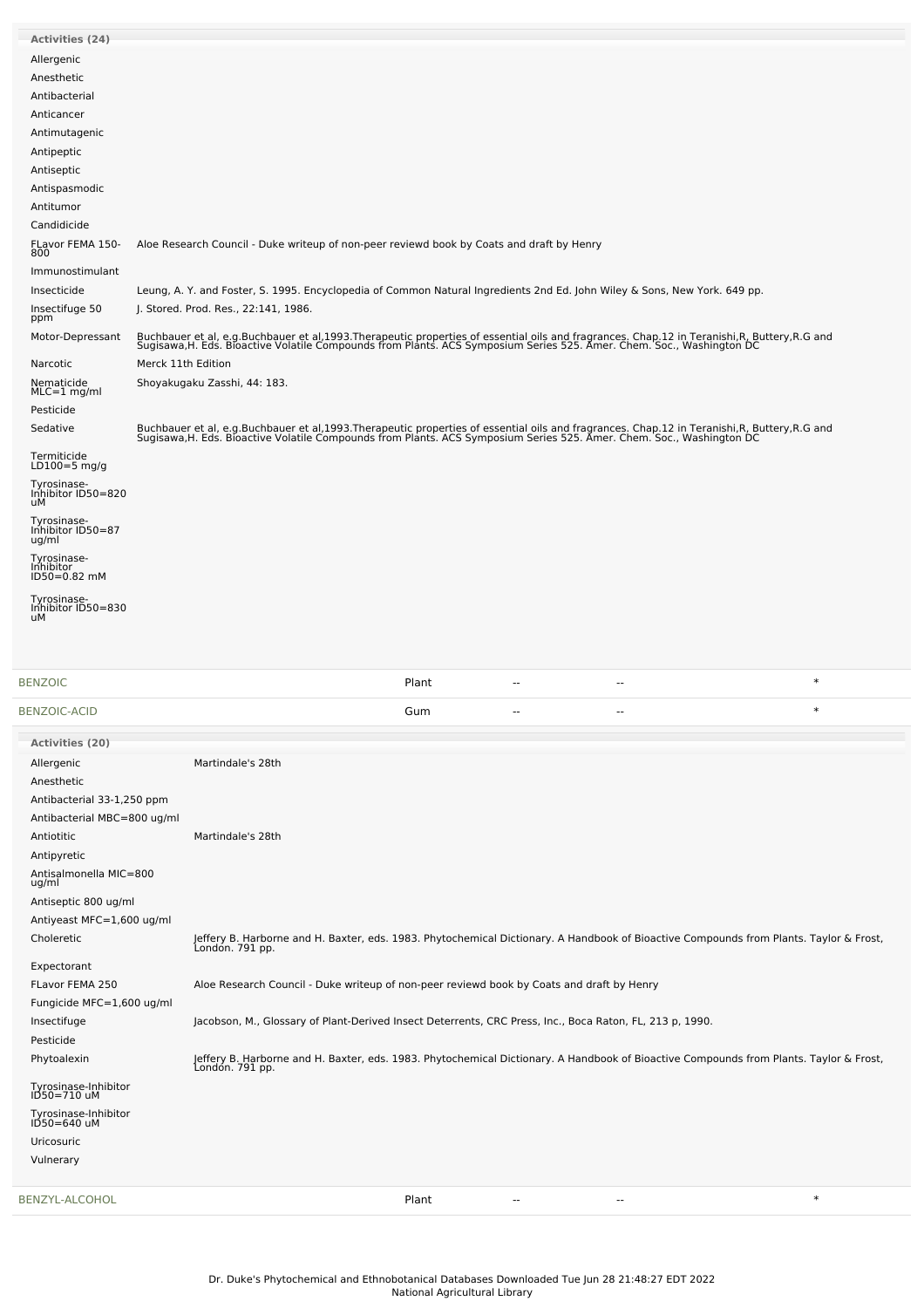| <b>Activities (9)</b>                                     |                                                                                                                                                                                                                             |
|-----------------------------------------------------------|-----------------------------------------------------------------------------------------------------------------------------------------------------------------------------------------------------------------------------|
| Allergenic                                                | Martindale's 29th                                                                                                                                                                                                           |
| Anesthetic                                                | Martindale's 28th                                                                                                                                                                                                           |
| Antiodontalgic                                            | Martindale's 28th                                                                                                                                                                                                           |
| Antipruritic                                              |                                                                                                                                                                                                                             |
| Antiseptic                                                | Martindale's 29th                                                                                                                                                                                                           |
| FLavor Fema 200-1,200                                     | Aloe Research Council - Duke writeup of non-peer reviewd book by Coats and draft by Henry                                                                                                                                   |
| Fungicide                                                 |                                                                                                                                                                                                                             |
| Pesticide                                                 |                                                                                                                                                                                                                             |
| Sedative                                                  | Jim Duke's personal files.                                                                                                                                                                                                  |
|                                                           |                                                                                                                                                                                                                             |
| BENZYL-BENZOATE                                           | $\ast$<br>Gum                                                                                                                                                                                                               |
| Activities (17)                                           |                                                                                                                                                                                                                             |
| Acaricide LD50=9.22 ug/sq cm cf<br>DEET at 37.59 ug/sq cm |                                                                                                                                                                                                                             |
| Allergenic                                                | Martindale's 29th                                                                                                                                                                                                           |
| Antiasthmatic                                             |                                                                                                                                                                                                                             |
| Antidysmenorrheic                                         |                                                                                                                                                                                                                             |
| Antispasmodic                                             |                                                                                                                                                                                                                             |
| Antitumor ED50=8-15                                       | Jung, J.H., Pummangura, S., Chaichantipyuth, c., Patarapanich, C., and McLaughlin, J.L. 1989. Bioactive Constituents of Melodorum<br>fruticosum. Phytochemistry. 29(5): 1667-1670. 1990.                                    |
| Artemicide LC50=2 ppm                                     | Jung, J.H., Pummangura, S., Chaichantipyuth, c., Patarapanich, C., and McLaughlin, J.L. 1989. Bioactive Constituents of Melodorum<br>fruticosum. Phytochemistry. 29(5): 1667-1670. 1990.                                    |
| <b>CNS-Depressant</b>                                     | Zebovitz, T. C. Ed. 1989. Part VII. Flavor and Fragrance Substances, in Keith L. H. and Walters, D.B., eds. Compendium of Safety Data<br>Sheets for Research and Industrial Chemicals. VCH Publishers, New York. 3560-4253. |
| <b>CNS-Stimulant</b>                                      | Martindale's 29th                                                                                                                                                                                                           |
| FLavor FEMA 40-300                                        | Aloe Research Council - Duke writeup of non-peer reviewd book by Coats and draft by Henry                                                                                                                                   |
| Hypotensive                                               | Zebovitz, T. C. Ed. 1989. Part VII. Flavor and Fragrance Substances, in Keith L. H. and Walters, D.B., eds. Compendium of Safety Data<br>Sheets for Research and Industrial Chemicals. VCH Publishers, New York. 3560-4253. |
| Insectifuge                                               | Martindale's 29th                                                                                                                                                                                                           |
| Irritant                                                  | Zebovitz, T. C. Ed. 1989. Part VII. Flavor and Fragrance Substances, in Keith L. H. and Walters, D.B., eds. Compendium of Safety Data<br>Sheets for Research and Industrial Chemicals. VCH Publishers, New York. 3560-4253. |
| Myorelaxant                                               |                                                                                                                                                                                                                             |
| Pediculicide                                              | Martindale's 29th                                                                                                                                                                                                           |
| Pesticide                                                 |                                                                                                                                                                                                                             |
| Scabicide                                                 | Merck 11th Edition                                                                                                                                                                                                          |
|                                                           |                                                                                                                                                                                                                             |
|                                                           |                                                                                                                                                                                                                             |

| BENZYL-CINNAMATE<br>Plant<br>$- -$ |  |
|------------------------------------|--|
|------------------------------------|--|

| <b>Activities (4)</b>       |                                                                                                                                                                                                                             |
|-----------------------------|-----------------------------------------------------------------------------------------------------------------------------------------------------------------------------------------------------------------------------|
| Allergenic                  |                                                                                                                                                                                                                             |
| <b>FLavor FEMA</b><br>1-125 | Aloe Research Council - Duke writeup of non-peer reviewd book by Coats and draft by Henry                                                                                                                                   |
| Irritant                    | Zebovitz, T. C. Ed. 1989. Part VII. Flavor and Fragrance Substances, in Keith L. H. and Walters, D.B., eds. Compendium of Safety Data Sheets for Research<br>and Industrial Chemicals. VCH Publishers, New York. 3560-4253. |
| Perfumery                   |                                                                                                                                                                                                                             |

| BENZYL-CINNAMATE            |                                                                                                                                                                                                                          | Gum   | --    | $- -$         | $\ast$ |
|-----------------------------|--------------------------------------------------------------------------------------------------------------------------------------------------------------------------------------------------------------------------|-------|-------|---------------|--------|
| Activities (4)              |                                                                                                                                                                                                                          |       |       |               |        |
| Allergenic                  |                                                                                                                                                                                                                          |       |       |               |        |
| <b>FLavor FEMA</b><br>1-125 | Aloe Research Council - Duke writeup of non-peer reviewd book by Coats and draft by Henry                                                                                                                                |       |       |               |        |
| Irritant                    | Zebovitz, T. C. Ed. 1989. Part VII. Flavor and Fragrance Substances, in Keith L. H. and Walters, D.B., eds. Compendium of Safety Data Sheets for Research and Industrial Chemicals. VCH Publishers, New York. 3560-4253. |       |       |               |        |
| Perfumery                   |                                                                                                                                                                                                                          |       |       |               |        |
|                             |                                                                                                                                                                                                                          |       |       |               |        |
| BENZYL-FERULATE             |                                                                                                                                                                                                                          | Plant | $-$   | $\sim$ $\sim$ | $\ast$ |
| BENZYL-ISOFERULATE          |                                                                                                                                                                                                                          | Plant | $-$   | $\sim$ $-$    | $\ast$ |
| BETA-BOURBONENE             |                                                                                                                                                                                                                          | Plant |       | $\sim$ $\sim$ | $\ast$ |
| <b>BETA-ELEMENE</b>         |                                                                                                                                                                                                                          | Plant | $- -$ | $\sim$ $\sim$ | $\ast$ |
|                             |                                                                                                                                                                                                                          |       |       |               |        |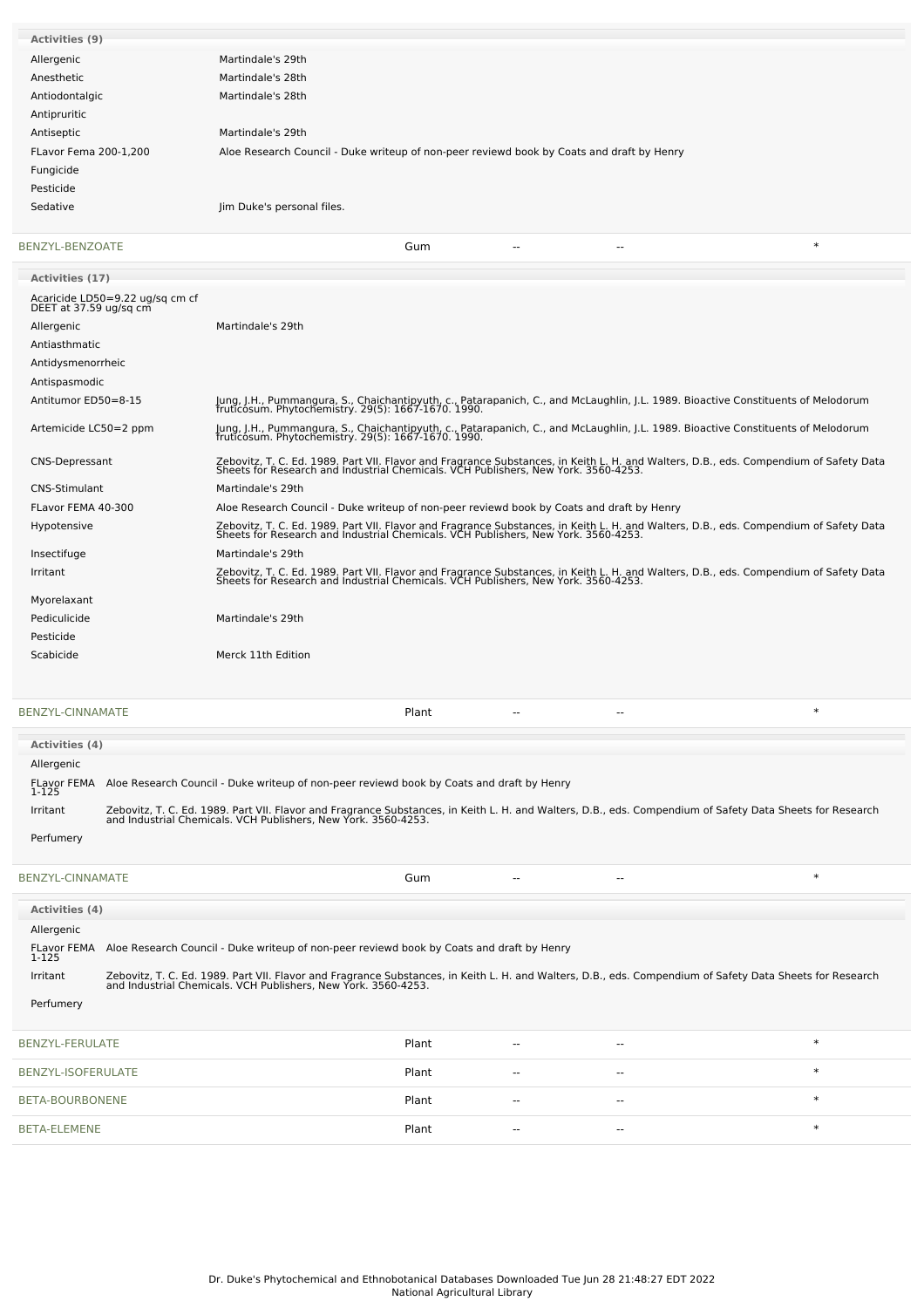| Activities (5)                     |                                                                                                                                                                                                                                   |          |        |
|------------------------------------|-----------------------------------------------------------------------------------------------------------------------------------------------------------------------------------------------------------------------------------|----------|--------|
| Anticancer (Cervix)                | Medicinal and Poisonous Plants of the Tropics. Leeuwenberg, A.J.M., ed. Pudoc, Wageningen. 1987.                                                                                                                                  |          |        |
| Antigliomic                        |                                                                                                                                                                                                                                   |          |        |
| Antiproliferant                    |                                                                                                                                                                                                                                   |          |        |
| Antitumor (Cervix)                 | Medicinal and Poisonous Plants of the Tropics. Leeuwenberg, A.J.M., ed. Pudoc, Wageningen. 1987.                                                                                                                                  |          |        |
| Apoptotic                          |                                                                                                                                                                                                                                   |          |        |
| CADALENE                           | Plant                                                                                                                                                                                                                             | н.<br>-- | $\ast$ |
| CALAMENENE                         | Plant                                                                                                                                                                                                                             |          | $\ast$ |
| <b>CARYOPHYLLENE</b>               | Plant                                                                                                                                                                                                                             |          | $\ast$ |
| <b>Activities (31)</b>             |                                                                                                                                                                                                                                   |          |        |
| Aldose-Reductase-<br>Inhibitor     |                                                                                                                                                                                                                                   |          |        |
| Allergenic                         |                                                                                                                                                                                                                                   |          |        |
| Analgesic                          | Taylor, Leslie. 2005. The Healing Power of Rainforest Herbs. SquareOne Publisher, Garden City Park, NY. 519 pp.                                                                                                                   |          |        |
| Antiacne                           |                                                                                                                                                                                                                                   |          |        |
| Antiasthmatic                      | Leung, A. Y. and Foster, S. 1995. Encyclopedia of Common Natural Ingredients 2nd Ed. John Wiley & Sons, New York. 649 pp.                                                                                                         |          |        |
| Antibacterial                      |                                                                                                                                                                                                                                   |          |        |
| Anticariogenic<br>MIC=>1,600 ug/ml | Muroi, H. and Kubo, I. 1993. Combination Effects of Antibacterial Compounds in Green Tea Flavor against Streptococcus mutans. J. Agric. Food Chem.<br>41: 1102-1105.                                                              |          |        |
| Antidermatitic                     |                                                                                                                                                                                                                                   |          |        |
| Antiedemic                         | Shimizu,*M., et al. 1990. Anti-inflammatory Constituents of Topically Applied Crude Drugs. IV.1) Constituents and Anti-inflammatory Effect of<br>Paraguayan Crude Drug 'Alhucema' (Lavandula latifolia Vill.)2). Chem. Pharm. Bul |          |        |
| Antifeedant 500<br>ppm             | Keeler, R.F. and Tu, A.T. eds. 1991. Toxicology of Plant and Fungal Compounds. (Handbook of Natural Toxins Vol. 6) Marcel Dekker, Inc. NY. 665 pp.                                                                                |          |        |
| Antiinflammatory<br>IC50=100 uM    | Shimizu,*M., et al. 1990. Anti-inflammatory Constituents of Topically Applied Crude Drugs. IV.1) Constituents and Anti-inflammatory Effect of<br>Paraguayan Crude Drug 'Alhucema' (Lavandula latifolia Vill.)2). Chem. Pharm. Bul |          |        |
| Antileishmanic                     |                                                                                                                                                                                                                                   |          |        |
| Antionychyotic                     | Taylor, Leslie. 2005. The Healing Power of Rainforest Herbs. SquareOne Publisher, Garden City Park, NY. 519 pp.                                                                                                                   |          |        |
| Antiproliferant                    |                                                                                                                                                                                                                                   |          |        |
| Antispasmodic                      |                                                                                                                                                                                                                                   |          |        |
| Antistaphylococcic                 |                                                                                                                                                                                                                                   |          |        |
| Antistreptococcic<br>Antitumor     | Zheng, G-Q., Kenney, P.M., and Lam, L.K.T. Sesquiterpenes From Clove (Eugenia caryophyllata) As Potential Anticarcinogenic Agents. Journal of<br>Natural Products 55(7): 999-1003, 1992.                                          |          |        |
| Antiulcer                          | Taylor, Leslie. 2005. The Healing Power of Rainforest Herbs. SquareOne Publisher, Garden City Park, NY. 519 pp.                                                                                                                   |          |        |
| Candidicide                        |                                                                                                                                                                                                                                   |          |        |
| FLavor FEMA 20-<br>zuu             | Aloe Research Council - Duke writeup of non-peer reviewd book by Coats and draft by Henry                                                                                                                                         |          |        |
| Fungicide                          |                                                                                                                                                                                                                                   |          |        |
| Gastroprotective                   | Taylor, Leslie. 2005. The Healing Power of Rainforest Herbs. SquareOne Publisher, Garden City Park, NY. 519 pp.                                                                                                                   |          |        |
| Insectifuge                        |                                                                                                                                                                                                                                   |          |        |
| Irritant                           | Zebovitz, T. C. Ed. 1989. Part VII. Flavor and Fragrance Substances, in Keith L. H. and Walters, D.B., eds. Compendium of Safety Data Sheets for<br>Research and Industrial Chemicals. VCH Publishers, New York. 3560-4253.       |          |        |
| Larvicide                          |                                                                                                                                                                                                                                   |          |        |
| Mosquitocide                       |                                                                                                                                                                                                                                   |          |        |
| Perfumery                          | Merck 11th Edition                                                                                                                                                                                                                |          |        |
| Pesticide                          |                                                                                                                                                                                                                                   |          |        |
|                                    |                                                                                                                                                                                                                                   |          |        |
| Sedative<br>Termitifuge            | Jacobson, M., Glossary of Plant-Derived Insect Deterrents, CRC Press, Inc., Boca Raton, FL, 213 p, 1990.                                                                                                                          |          |        |

| <b>CINNAMALDEHYDE</b> | Plant | $- -$ |  |
|-----------------------|-------|-------|--|
|                       |       |       |  |

| <b>Activities (60)</b>               |                                                                                                                                                                                                                                  |
|--------------------------------------|----------------------------------------------------------------------------------------------------------------------------------------------------------------------------------------------------------------------------------|
| Acaricide                            |                                                                                                                                                                                                                                  |
| Adrenergic                           | Newall, C. A., Anderson, L. A. and Phillipson, J. D. 1996. Herbal Medicine - A Guide for Health-care Professionals. The Pharmaceutical Press, London.<br>296рр.                                                                  |
| Allelochemic<br>$IC100 = 2.5$ mM     | Lydon, J. & Duke, S., The potential of pesticides from plants, pp. 1-41 in Craker, L. & Simon, J., eds, Herbs, Spices & Medicinal Plants: Recent<br>Advances in Botany, Horticulture, & Pharmacology, v. 4, Oryx Press, Phoenix, |
| Allergenic                           |                                                                                                                                                                                                                                  |
| Anesthetic                           | Hutchings, A, Scott, AH, Lewis, G, and Cunningham, A. 1996. Zulu Medicinal Plants. An inventory. University of Natal Press, Pietermaritzburg. 450<br>pp.                                                                         |
| Antiaggregant 200<br>uМ              | Economic & Medicinal Plant Research, 5: 343.                                                                                                                                                                                     |
| Antibacterial<br>MIC=250-1,000 ug/ml |                                                                                                                                                                                                                                  |
| Antienterococcic<br>$MIC=250$ ug/ml  |                                                                                                                                                                                                                                  |
| Antiescherichic<br>$MIC=500$ ug/ml   |                                                                                                                                                                                                                                  |
| Antiherpetic                         |                                                                                                                                                                                                                                  |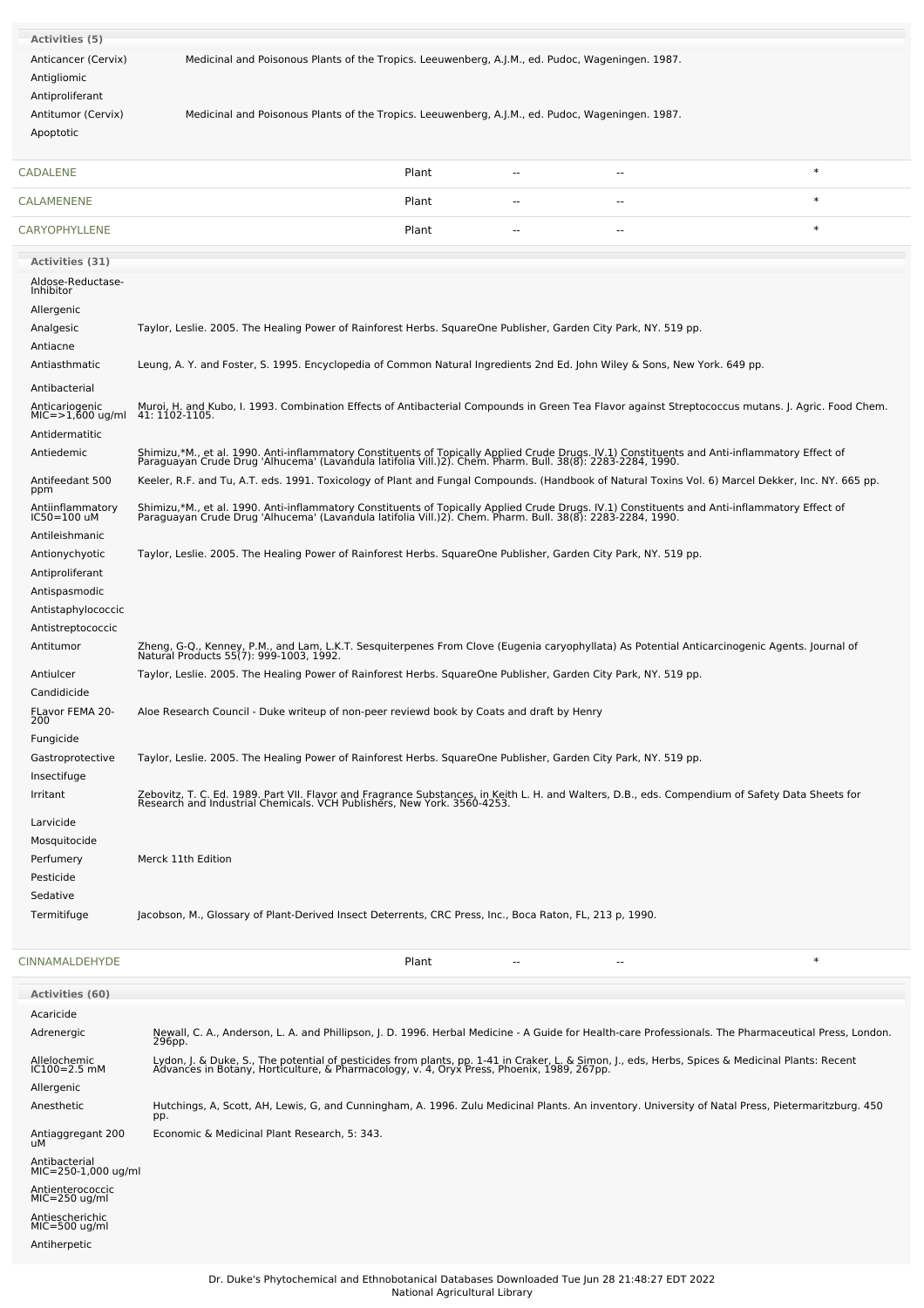| Antiinflammatory                      | Hutchings, A, Scott, AH, Lewis, G, and Cunningham, A. 1996. Zulu Medicinal Plants. An inventory. University of Natal Press, Pietermaritzburg. 450<br>pp.                                            |
|---------------------------------------|-----------------------------------------------------------------------------------------------------------------------------------------------------------------------------------------------------|
| Antiklebsiellic                       |                                                                                                                                                                                                     |
| MIC=1,000 ug/ml<br>Antileukemic       |                                                                                                                                                                                                     |
| Antimutagenic                         | HerbalGram No. 24, page 40.                                                                                                                                                                         |
| Antipneumonic                         |                                                                                                                                                                                                     |
| MIC=1,000 ug/ml<br>Antipseudomonic    |                                                                                                                                                                                                     |
| $MIC=1,000$ ug/ml                     |                                                                                                                                                                                                     |
| Antipyretic                           |                                                                                                                                                                                                     |
| Antisalmonella<br>$MIC=500$ ug/ml     |                                                                                                                                                                                                     |
| Antispasmodic                         |                                                                                                                                                                                                     |
| Antistaphylococcic<br>$MIC=250$ ug/ml |                                                                                                                                                                                                     |
| Antiulcer 500                         |                                                                                                                                                                                                     |
| mg/kg/orl<br>Antiurease               |                                                                                                                                                                                                     |
| Antiviral                             |                                                                                                                                                                                                     |
| <b>CNS-Depressant</b>                 | Williamson, E. M. and Evans, F. J., Potter's New Cyclopaedia of Botanical Drugs and Preparations, Revised Ed., Saffron Walden, the C. W. Daniel<br>Co., Ltd., Essex UK, 362 pp, 1988, reprint 1989. |
| CNS-Stimulant                         | Williamson, E. M. and Evans, F. J., Potter's New Cyclopaedia of Botanical Drugs and Preparations, Revised Ed., Saffron Walden, the C. W. Daniel<br>Co., Ltd., Essex UK, 362 pp, 1988, reprint 1989. |
| COX-2-Inhibitor<br>IC50=245 uM        |                                                                                                                                                                                                     |
| Cancer-Preventive                     | Stitt, P. A. Why George Should Eat Broccoli. Dougherty Co, Milwaukee, WI, 1990, 399 pp.                                                                                                             |
| Candidicide MIC=16-<br>40 ppm         |                                                                                                                                                                                                     |
| Choleretic 500<br>mg/kg/orl           |                                                                                                                                                                                                     |
| Chronotropic                          |                                                                                                                                                                                                     |
| Circulatory-Stimulant                 |                                                                                                                                                                                                     |
| Cyclooxygenase-<br>Inhibitor          | Hutchings, A, Scott, AH, Lewis, G, and Cunningham, A. 1996. Zulu Medicinal Plants. An inventory. University of Natal Press, Pietermaritzburg. 450<br>pp.                                            |
| Cytotoxic ED50=5-60<br>ug/ml          |                                                                                                                                                                                                     |
| FLavor<br>Fungicide 1.7-250<br>ppm    |                                                                                                                                                                                                     |
| Fungicide MIC=16-40<br>ppm            |                                                                                                                                                                                                     |
| Herbicide                             | Jeffery B. Harborne and H. Baxter, eds. 1983. Phytochemical Dictionary. A Handbook of Bioactive Compounds from Plants. Taylor & Frost, London.<br>791 pp.                                           |
| Histaminic                            |                                                                                                                                                                                                     |
| Hypoglycemic                          | Williamson, E. M. and Evans, F. J., Potter's New Cyclopaedia of Botanical Drugs and Preparations, Revised Ed., Saffron Walden, the C. W. Daniel<br>Co., Ltd., Essex UK, 362 pp, 1988, reprint 1989. |
| Hypotensive                           | Williamson, E. M. and Evans, F. J., Potter's New Cyclopaedia of Botanical Drugs and Preparations, Revised Ed., Saffron Walden, the C. W. Daniel<br>Co., Ltd., Essex UK, 362 pp, 1988, reprint 1989. |
| Hypothermic<br>Inotropic              |                                                                                                                                                                                                     |
| Insecticide                           | Leung, A. Y. and Foster, S. 1995. Encyclopedia of Common Natural Ingredients 2nd Ed. John Wiley & Sons, New York. 649 pp.                                                                           |
| Irritant                              | Rinzler, C. A. 1990. The Complete Book of Herbs, Spices and Condiments. Facts on File, New York. 199 pp.                                                                                            |
| Lipoxygenase-<br>Inhibitor            | Hutchings, A, Scott, AH, Lewis, G, and Cunningham, A. 1996. Zulu Medicinal Plants. An inventory. University of Natal Press, Pietermaritzburg. 450<br>pp.                                            |
| Monoaminergic<br>Mutagenic            |                                                                                                                                                                                                     |
| Nematicide 100 ug/ml<br>Perfumery     | Shoyakugaku Zasshi, 44: 183.                                                                                                                                                                        |
| Pesticide                             |                                                                                                                                                                                                     |
| Sedative                              |                                                                                                                                                                                                     |
| Sprout-Inhibitor<br>Teratogenic       | Duke, J.A Personal Communication.                                                                                                                                                                   |
| Termiticide LD96=1<br>mg/g            |                                                                                                                                                                                                     |
| Termiticide LD100=5                   |                                                                                                                                                                                                     |
| mg/g                                  |                                                                                                                                                                                                     |
| Tranquilizer<br>Tyrosinase-Inhibitor  |                                                                                                                                                                                                     |
| ID50=129 ug/ml                        |                                                                                                                                                                                                     |
| Tyrosinase-Inhibitor<br>ID50=970 uM   |                                                                                                                                                                                                     |
| Vasodilator                           |                                                                                                                                                                                                     |
| Vibriocide MIC=250<br>ug/ml           |                                                                                                                                                                                                     |
|                                       |                                                                                                                                                                                                     |
|                                       |                                                                                                                                                                                                     |

[CINNAMEIN](file:///phytochem/chemicals/show/5808) Gum -- -- \*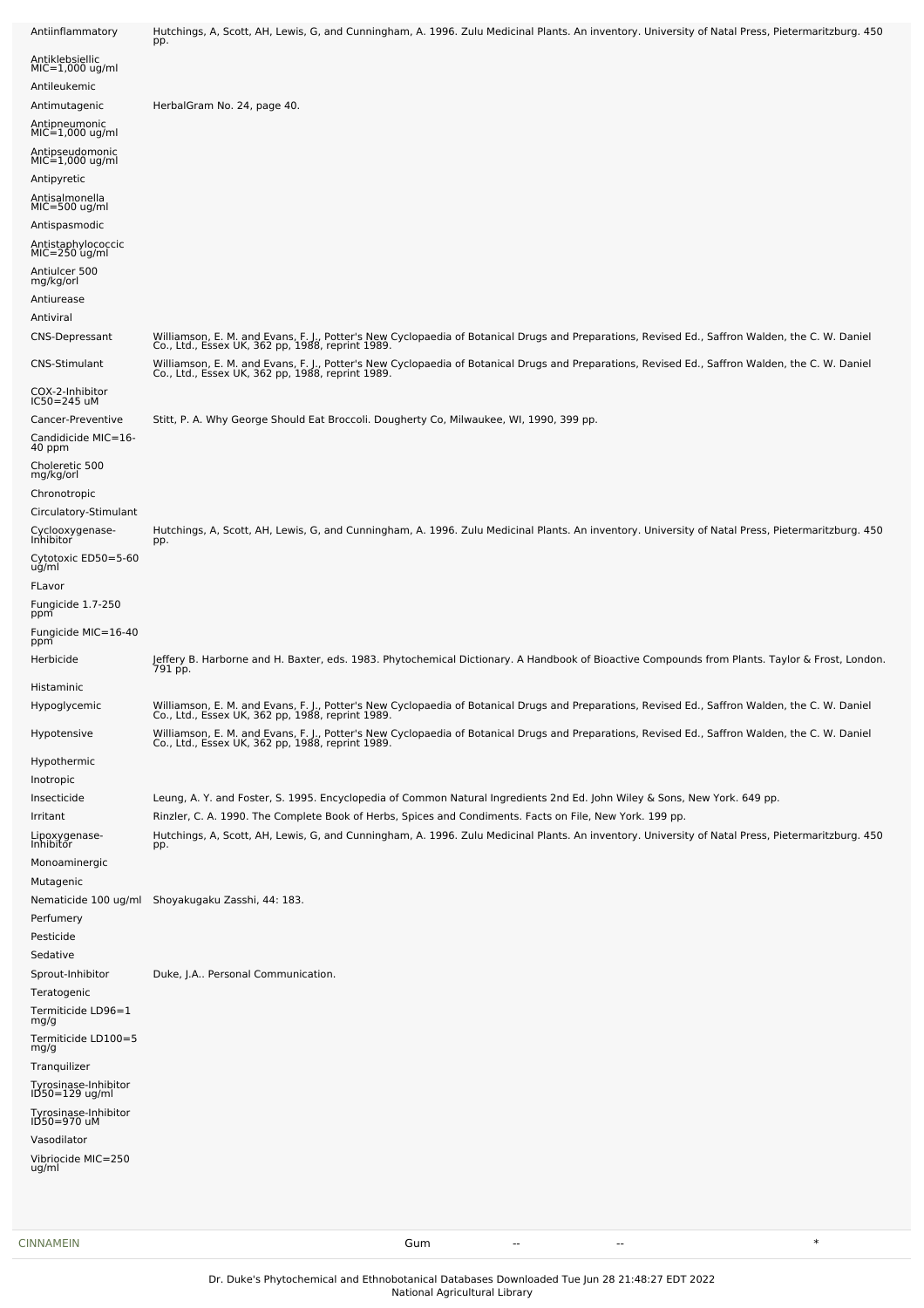Anticancer (Kidney) 400-7,000 mg/day

Antidiuretic

| CINNAMIC-ACID                                                                   | Gum                                                                                                                                                                                                                                       |
|---------------------------------------------------------------------------------|-------------------------------------------------------------------------------------------------------------------------------------------------------------------------------------------------------------------------------------------|
| <b>Activities (18)</b><br>Aldose-Reductase-Inhibitor 4<br>ug/ml (weak activity) | Ichikawa, K., et al. 1991. Isolation and Structure Determination of Aldose Reductase Inhibitors from Traditional Thai Medicine, and<br>Syntheses of Their Derivatives. Sankyo Kenkyusho Nempo, 43: 99-110.                                |
| Allergenic<br>Anesthetic<br>Antibacterial                                       | Martindale's 28th                                                                                                                                                                                                                         |
| Antiinflammatory                                                                |                                                                                                                                                                                                                                           |
| Antimutagenic                                                                   | Economic & Medicinal Plant Research, 6: 235.                                                                                                                                                                                              |
| Antispasmodic                                                                   | Jeffery B. Harborne and H. Baxter, eds. 1983. Phytochemical Dictionary. A Handbook of Bioactive Compounds from Plants. Taylor &<br>Frost, London. 791 pp.                                                                                 |
| Cancer-Preventive                                                               | Stitt, P. A. Why George Should Eat Broccoli. Dougherty Co, Milwaukee, WI, 1990, 399 pp.                                                                                                                                                   |
| Choleretic<br>Dermatitigenic                                                    | Jeffery B. Harborne and H. Baxter, eds. 1983. Phytochemical Dictionary. A Handbook of Bioactive Compounds from Plants. Taylor &                                                                                                           |
|                                                                                 | Frost, London. 791 pp.                                                                                                                                                                                                                    |
| FLavor FEMA 4-40<br>Fungicide                                                   | Aloe Research Council - Duke writeup of non-peer reviewd book by Coats and draft by Henry                                                                                                                                                 |
| Herbicide                                                                       |                                                                                                                                                                                                                                           |
| Laxative                                                                        |                                                                                                                                                                                                                                           |
| Lipoxygenase-Inhibitor                                                          |                                                                                                                                                                                                                                           |
| Pesticide<br>Tyrosinase-Inhibitor ID50=700                                      |                                                                                                                                                                                                                                           |
| uМ                                                                              |                                                                                                                                                                                                                                           |
| Vermifuge                                                                       |                                                                                                                                                                                                                                           |
| CINNAMIC-ALCOHOL                                                                | $\ast$<br>Plant                                                                                                                                                                                                                           |
| <b>Activities</b> (3)                                                           |                                                                                                                                                                                                                                           |
| Allergenic                                                                      |                                                                                                                                                                                                                                           |
| FEMA 3-<br>700                                                                  | Aloe Research Council - Duke writeup of non-peer reviewd book by Coats and draft by Henry                                                                                                                                                 |
| Irritant                                                                        | Zebovitz, T. C. Ed. 1989. Part VII. Flavor and Fragrance Substances, in Keith L. H. and Walters, D.B., eds. Compendium of Safety Data Sheets for Research and<br>Industrial Chemicals. VCH Publishers, New York. 3560-4253.               |
| CINNAMYL-BENZOATE                                                               | $\ast$<br>Plant                                                                                                                                                                                                                           |
| CINNAMYL-CINNAMATE                                                              | $\ast$<br>Gum                                                                                                                                                                                                                             |
| <b>Activities (1)</b>                                                           |                                                                                                                                                                                                                                           |
| FLavor FEMA <1                                                                  | Aloe Research Council - Duke writeup of non-peer reviewd book by Coats and draft by Henry                                                                                                                                                 |
| CIS-OCIMENE                                                                     | $\ast$<br>Plant<br>--                                                                                                                                                                                                                     |
| Activities (3)                                                                  |                                                                                                                                                                                                                                           |
| Antibacterial                                                                   | Wright,C.W.(Ed)2002.Medicinal&Aromatic Plants-Industrial Profiles.Artemisia.344pp.Maffei,M.(Ed)2002.Vetiveria.The Genus<br>Vetiveria.Taylor&Francis.NY,NY.191pp.Southwell,I.,Lowe,R.(Eds)1999.Tea Tree.The Genus Melaleuca.Harwoo         |
| Antistaphylococcic                                                              | Wright,C.W.(Ed)2002.Medicinal&Aromatic Plants-Industrial Profiles.Artemisia.344pp.Maffei,M.(Ed)2002.Vetiveria.The Genus<br>Vetiveria.Taylor&Francis.NY,NY.191pp.Southwell,I.,Lowe,R.(Eds)1999.Tea Tree.The Genus Melaleuca.Harwoo         |
| Fungicide                                                                       | Wright,C.W.(Ed)2002.Medicinal&Aromatic Plants-Industrial Profiles.Artemisia.344pp.Maffei,M.(Ed)2002.Vetiveria.The Genus<br>Vetiveria.Taylor&Francis.NY,NY.191pp.Southwell,I.,Lowe,R.(Eds)1999.Tea Tree.The Genus Melaleuca.Harwoo         |
| COUMARIN                                                                        | $\ast$<br>4000.0<br>$-1.0$<br>Seed                                                                                                                                                                                                        |
| <b>Activities (57)</b>                                                          |                                                                                                                                                                                                                                           |
| Aldose-Reductase-Inhibitor 10<br>ug/ml cow (weak activity, 11%<br>inhibition)   | Okada, Y, et al. 1995. Search for Naturally Occurring Substances to Prevent the Complications of Diabetes. II. Inhibitory Effect of<br>Coumarin and Flavonoid Derivatives on Bovine Lens Aldose Reductase and Rabbit Platelet Agg<br>1387 |
| Allelochemic IC100=2 mM                                                         | Lydon, J. & Duke, S., The potential of pesticides from plants, pp. 1-41 in Craker, L. & Simon, J., eds, Herbs, Spices & Medicinal Plants:<br>Recent Advances in Botany, Horticulture, & Pharmacology, v. 4, Oryx Press, Phoenix,          |
| Analgesic                                                                       | Zebovitz, T. C. Ed. 1989. Part VII. Flavor and Fragrance Substances, in Keith L. H. and Walters, D.B., eds. Compendium of Safety Data<br>Sheets for Research and Industrial Chemicals. VCH Publishers, New York. 3560-4253.               |
| Anesthetic                                                                      |                                                                                                                                                                                                                                           |
| Antiaggregant                                                                   |                                                                                                                                                                                                                                           |
| Antiandrogenic                                                                  | Planta Medica, 56(6): 671, 1990.                                                                                                                                                                                                          |
| Antibrucellosic                                                                 | Gawron, A., Gorski*, G., Glowniak**, K. 1989. Increased proliferation of phytohaemagglutinin (PHA)-stimulated human leucocytes<br>after 8-methoxypsoralen treatment. J. Pharm. Pharmacol. 42: 194-195, 1990.                              |

Mills, Simon and Bone, Kerry. 2000. Phytotherapy. Churchill Livinston, Edinburgh.

Anticancer (Prostate) 400-7,000 mg/day Mills, Simon and Bone, Kerry. 2000. Phytotherapy. Churchill Livinston, Edinburgh.

Antiedemic Shimizu,\*M., et al. 1990. Anti-inflammatory Constituents of Topically Applied Crude Drugs. IV.1) Constituents and Anti-inflammatory Constituents and Anti-inflammatory Constituents and Anti-inflammatory Effect of Antiesherichic Jeffery B. Harborne and H. Baxter, eds. 1983. Phytochemical Dictionary. A Handbook of Bioactive Compounds from Plants. Taylor & Frost, London. 791 pp.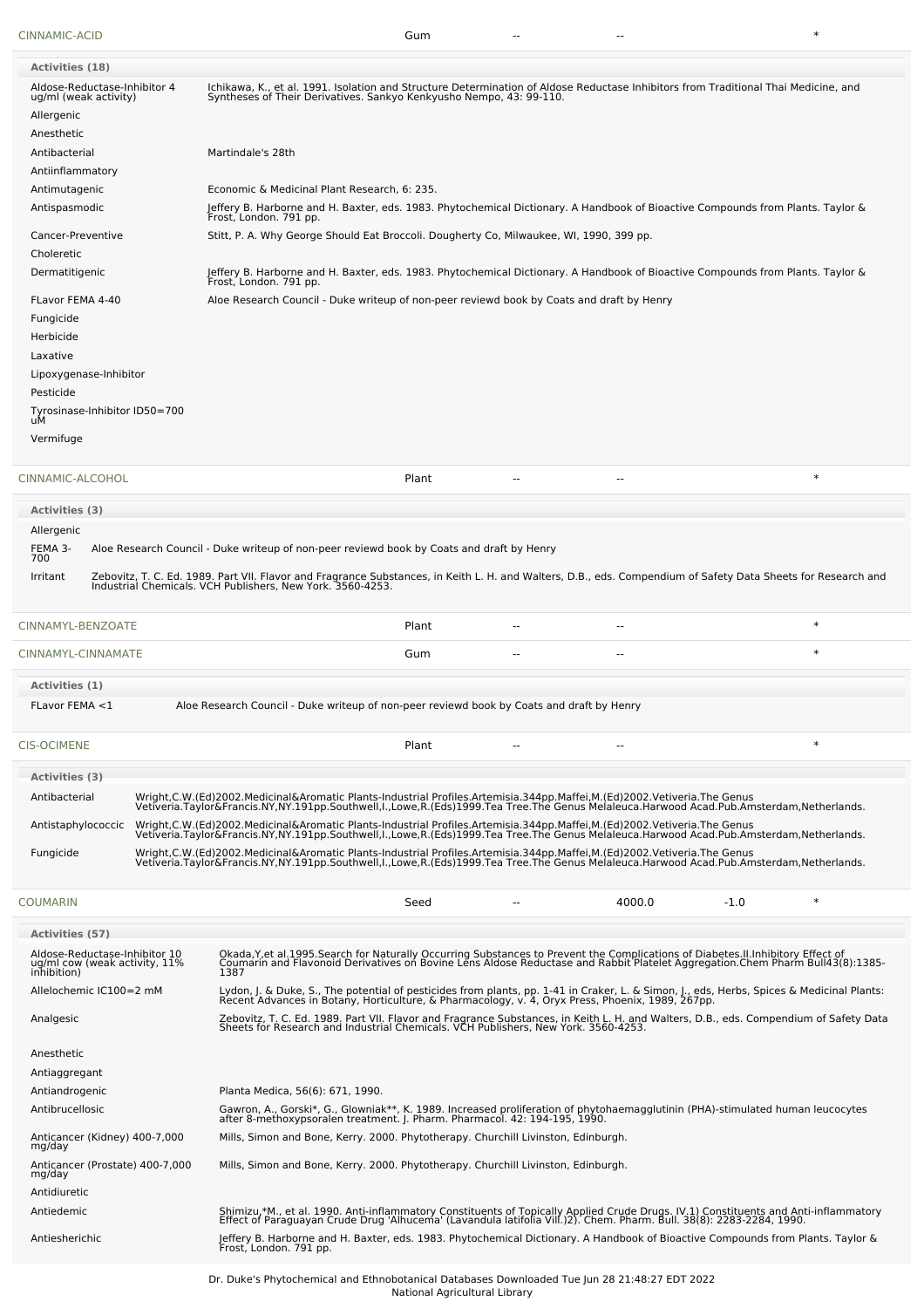| Antiinflammatory                         | Shimizu,*M., et al. 1990. Anti-inflammatory Constituents of Topically Applied Crude Drugs. IV.1) Constituents and Anti-inflammatory<br>Effect of Paraguayan Crude Drug 'Alhucema' (Lavandula latifolia Vill.)2). Chem. Pharm. Bul |  |     |        |
|------------------------------------------|-----------------------------------------------------------------------------------------------------------------------------------------------------------------------------------------------------------------------------------|--|-----|--------|
| Antilymphedemic                          | Mills, Simon and Bone, Kerry. 2000. Phytotherapy. Churchill Livinston, Edinburgh.                                                                                                                                                 |  |     |        |
| Antimelanomic 50 mg/day                  |                                                                                                                                                                                                                                   |  |     |        |
| Antimetastatic 50 mg/man/day             | Mills, Simon and Bone, Kerry. 2000. Phytotherapy. Churchill Livinston, Edinburgh.                                                                                                                                                 |  |     |        |
| Antimitotic                              | Pandeya, S.N. 1970. Biological Activity of Adamantyl Derivatives. The Indian Journal of Pharmacy, 33: 7.                                                                                                                          |  |     |        |
| Antimononuccleotic                       | Mills, Simon and Bone, Kerry. 2000. Phytotherapy. Churchill Livinston, Edinburgh.                                                                                                                                                 |  |     |        |
| Antimutagenic                            | Economic & Medicinal Plant Research, 6: 235.                                                                                                                                                                                      |  |     |        |
| Antimycoplasmotic                        | Mills, Simon and Bone, Kerry. 2000. Phytotherapy. Churchill Livinston, Edinburgh.                                                                                                                                                 |  |     |        |
| Antipsittacotic                          | Mills, Simon and Bone, Kerry. 2000. Phytotherapy. Churchill Livinston, Edinburgh.                                                                                                                                                 |  |     |        |
| Antipsoriac                              | Pandeya, S.N. 1970. Biological Activity of Adamantyl Derivatives. The Indian Journal of Pharmacy, 33: 7.                                                                                                                          |  |     |        |
| Antitoxoplasmotic                        | Mills, Simon and Bone, Kerry. 2000. Phytotherapy. Churchill Livinston, Edinburgh.                                                                                                                                                 |  |     |        |
| Antitumor 50 mg/day                      |                                                                                                                                                                                                                                   |  |     |        |
| Antitumor (GI)                           |                                                                                                                                                                                                                                   |  |     |        |
| Antitumor (Kidney) 400-7,000<br>mg/day   | Mills, Simon and Bone, Kerry. 2000. Phytotherapy. Churchill Livinston, Edinburgh.                                                                                                                                                 |  |     |        |
| Antitumor (Prostate) 400-7,000<br>mg/day | Mills, Simon and Bone, Kerry. 2000. Phytotherapy. Churchill Livinston, Edinburgh.                                                                                                                                                 |  |     |        |
| <b>Bacteristat</b>                       | Jeffery B. Harborne and H. Baxter, eds. 1983. Phytochemical Dictionary. A Handbook of Bioactive Compounds from Plants. Taylor &<br>Frost, London. 791 pp.                                                                         |  |     |        |
| <b>Bruchiphobe</b>                       |                                                                                                                                                                                                                                   |  |     |        |
| Cancer-Preventive 5-25 ug/ml             | Gawron, A. and Glowniak, K. 1987. Cytostatic Activity of Coumarins in vitro. Planta Medica 1987: 526.                                                                                                                             |  |     |        |
| Carcinogenic 200 mg/kg orl mus           | Mills, Simon and Bone, Kerry. 2000. Phytotherapy. Churchill Livinston, Edinburgh.                                                                                                                                                 |  |     |        |
| Cardiodepressant                         |                                                                                                                                                                                                                                   |  |     |        |
| Cardiotonic                              |                                                                                                                                                                                                                                   |  |     |        |
| Chemopreventive                          |                                                                                                                                                                                                                                   |  |     |        |
| DME-Inhibitor IC50=57.5 uM               | Advance in Chinese Medicinal Materials Research. 1985. Eds. H. M. Chang, H. W. Yeung, W. -W. Tso and A. Koo. World Scientific<br>Publishing Co., Philadelphia Pa., page 134.                                                      |  |     |        |
| Emetic                                   |                                                                                                                                                                                                                                   |  |     |        |
| Estrogenic                               | Newall, C. A., Anderson, L. A. and Phillipson, J. D. 1996. Herbal Medicine - A Guide for Health-care Professionals. The Pharmaceutical<br>Press, London. 296pp.                                                                   |  |     |        |
| Fungicide                                | Jeffery B. Harborne and H. Baxter, eds. 1983. Phytochemical Dictionary. A Handbook of Bioactive Compounds from Plants. Taylor &<br>Frost, London. 791 pp.                                                                         |  |     |        |
| Hemorrhagic                              | Jeffery B. Harborne and H. Baxter, eds. 1983. Phytochemical Dictionary. A Handbook of Bioactive Compounds from Plants. Taylor &<br>Frost, London. 791 pp.                                                                         |  |     |        |
| Hepatotoxic 0.8-1.71 mM/kg orl rat       |                                                                                                                                                                                                                                   |  |     |        |
| Hepatotoxic 2,500 ppm diet               |                                                                                                                                                                                                                                   |  |     |        |
| Hepatotoxic 100 mg/kg dog                |                                                                                                                                                                                                                                   |  |     |        |
| Hypnotic                                 | Schultes, R.E. De Plantis Toxicariis e Mundo Novo Tropicale Commentationes XXXVI. Justicia (Acanthaceae) as a Source of an<br>Hallucinogenic Snuff. Economic Botany 44(1): 61-70, 1990.                                           |  |     |        |
| Immunostimulant                          | Hypoglycemic 250-1,000 mg/kg orl Economic & Medicinal Plant Research, 6: 165                                                                                                                                                      |  |     |        |
| Juvabional                               | Jacobson, M., Glossary of Plant-Derived Insect Deterrents, CRC Press, Inc., Boca Raton, FL, 213 p, 1990.                                                                                                                          |  |     |        |
| Larvistat                                |                                                                                                                                                                                                                                   |  |     |        |
| Lymphocytogenic 100 mg/day               | Jeffery B. Harborne and H. Baxter, eds. 1983. Phytochemical Dictionary. A Handbook of Bioactive Compounds from Plants. Taylor &<br>Frost, London. 791 pp.                                                                         |  |     |        |
|                                          | Gawron, A., Gorski*, G., Glowniak**, K. 1989. Increased proliferation of phytohaemagglutinin (PHA)-stimulated human leucocytes<br>after 8-methoxypsoralen treatment. J. Pharm. Pharmacol. 42: 194-195, 1990.                      |  |     |        |
| Lymphokinetic<br>Narcotic                |                                                                                                                                                                                                                                   |  |     |        |
| Ovicide                                  |                                                                                                                                                                                                                                   |  |     |        |
| Pesticide                                |                                                                                                                                                                                                                                   |  |     |        |
| Phagocytotic                             | Planta Medica, 56(6): 671, 1990.                                                                                                                                                                                                  |  |     |        |
| Piscicide                                | Jeffery B. Harborne and H. Baxter, eds. 1983. Phytochemical Dictionary. A Handbook of Bioactive Compounds from Plants. Taylor &<br>Frost, London. 791 pp.                                                                         |  |     |        |
| Respirodepressant                        |                                                                                                                                                                                                                                   |  |     |        |
| Rodenticide                              | Jeffery B. Harborne and H. Baxter, eds. 1983. Phytochemical Dictionary. A Handbook of Bioactive Compounds from Plants. Taylor &                                                                                                   |  |     |        |
| Sedative                                 | Frost, London. 791 pp.<br>Schultes, R.E. De Plantis Toxicariis e Mundo Novo Tropicale Commentationes XXXVI. Justicia (Acanthaceae) as a Source of an<br>Hallucinogenic Snuff. Economic Botany 44(1): 61-70, 1990.                 |  |     |        |
|                                          |                                                                                                                                                                                                                                   |  |     |        |
| D-CADINENE                               | Wood                                                                                                                                                                                                                              |  | н.  | $\ast$ |
| DAMMARADIENONE                           | Plant                                                                                                                                                                                                                             |  | $-$ | $\ast$ |
| DELTA-CADINENE                           | Plant                                                                                                                                                                                                                             |  |     | $\ast$ |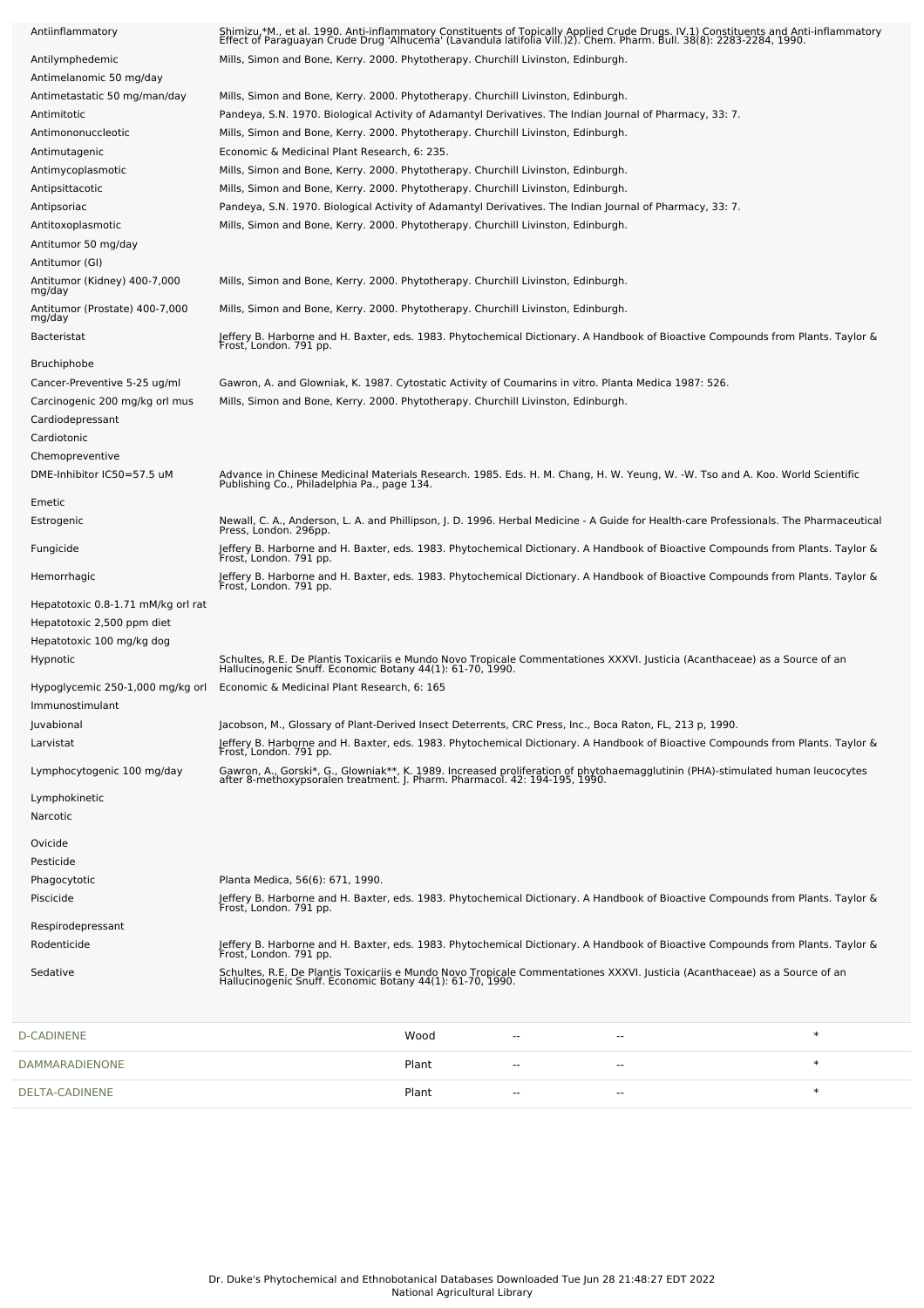| <b>Activities</b> (9)<br>Aldose-Reductase-<br>Inhibitor<br>Antiacne |                                                                                                                                                                                                                                                                      |       |    |        |        |
|---------------------------------------------------------------------|----------------------------------------------------------------------------------------------------------------------------------------------------------------------------------------------------------------------------------------------------------------------|-------|----|--------|--------|
| Antibacterial MIC800<br>ug/ml                                       | Muroi, H. and Kubo, I. 1993. Combination Effects of Antibacterial Compounds in Green Tea Flavor against Streptococcus mutans. J. Agric. Food<br>Chem. 41: 1102-1105.                                                                                                 |       |    |        |        |
| Anticariogenic MIC800                                               | Muroi, H. and Kubo, I. 1993. Combination Effects of Antibacterial Compounds in Green Tea Flavor against Streptococcus mutans. J. Agric. Food                                                                                                                         |       |    |        |        |
| ug/ml<br>Antistreptococcic                                          | Chem. 41: 1102-1105.                                                                                                                                                                                                                                                 |       |    |        |        |
| Cytochrome-P450-                                                    |                                                                                                                                                                                                                                                                      |       |    |        |        |
| Inducer                                                             |                                                                                                                                                                                                                                                                      |       |    |        |        |
| P450-Inducer                                                        |                                                                                                                                                                                                                                                                      |       |    |        |        |
| Pesticide                                                           |                                                                                                                                                                                                                                                                      |       |    |        |        |
| Testosterone-Inducer                                                |                                                                                                                                                                                                                                                                      |       |    |        |        |
| DIHYDROBENZOIC-ACID                                                 |                                                                                                                                                                                                                                                                      | Plant | ц, | $\sim$ | $\ast$ |
| DIHYDROCINNAMIC-ACID                                                |                                                                                                                                                                                                                                                                      | Plant |    |        | $\ast$ |
| DIHYDROMANDELIC-ACID                                                |                                                                                                                                                                                                                                                                      | Plant | ۵. | ۰.     | $\ast$ |
| EО                                                                  |                                                                                                                                                                                                                                                                      | Gum   | -- | --     | $\ast$ |
| ETHYL-BENZOATE                                                      |                                                                                                                                                                                                                                                                      | Plant | ۵. | --     | $\ast$ |
| Activities (1)                                                      |                                                                                                                                                                                                                                                                      |       |    |        |        |
| FLavor FEMA 2-60                                                    | Aloe Research Council - Duke writeup of non-peer reviewd book by Coats and draft by Henry                                                                                                                                                                            |       |    |        |        |
| EUGENOL                                                             |                                                                                                                                                                                                                                                                      | Plant | Ξ. | --     | $\ast$ |
| <b>Activities (76)</b>                                              |                                                                                                                                                                                                                                                                      |       |    |        |        |
| Acaricide LD50=5.47 ug/sq<br>cm cf DEET at 37.59 ug/sq              |                                                                                                                                                                                                                                                                      |       |    |        |        |
| cm<br>Allergenic                                                    |                                                                                                                                                                                                                                                                      |       |    |        |        |
| Analgesic                                                           | Merck 11th Edition                                                                                                                                                                                                                                                   |       |    |        |        |
| Anesthetic 200-400                                                  | Phytotherapy Research, 4: 93.                                                                                                                                                                                                                                        |       |    |        |        |
| AntiTNF                                                             |                                                                                                                                                                                                                                                                      |       |    |        |        |
| Antiaggregant IC50=0.3 uM<br>Antiarachidonate                       | Phytotherapy Research, 4: 93.                                                                                                                                                                                                                                        |       |    |        |        |
| Antibacterial 500 ppm                                               | Valnet, J. 1982. The Practice of Aromatherapy. Translated from the 1980 French Edition by Robin Campbell and Libby Houston. Destiny<br>Books, New York. 279 pp.                                                                                                      |       |    |        |        |
| Antibacterial MBC=400                                               |                                                                                                                                                                                                                                                                      |       |    |        |        |
| ug/ml<br>Anticonvulsant                                             | Jeffery B. Harborne and H. Baxter, eds. 1983. Phytochemical Dictionary. A Handbook of Bioactive Compounds from Plants. Taylor & Frost,<br>Londón. 791 pp.                                                                                                            |       |    |        |        |
| Antiedemic 100                                                      | Phytotherapy Research, 4: 95.                                                                                                                                                                                                                                        |       |    |        |        |
| Antiestrogenic                                                      |                                                                                                                                                                                                                                                                      |       |    |        |        |
| Antifeedant                                                         | Jacobson, M., Glossary of Plant-Derived Insect Deterrents, CRC Press, Inc., Boca Raton, FL, 213 p, 1990.                                                                                                                                                             |       |    |        |        |
| Antigenotoxic 50-500 mg/kg<br>orl mus                               |                                                                                                                                                                                                                                                                      |       |    |        |        |
| Antiherpetic IC50=16.2-25.6<br>ug/ml                                |                                                                                                                                                                                                                                                                      |       |    |        |        |
| Antiinflammatory (11 uM)<br>IC~97=1,000 uM                          |                                                                                                                                                                                                                                                                      |       |    |        |        |
| Antikeratotic IC50=16.2-<br>25.6 ug/ml                              |                                                                                                                                                                                                                                                                      |       |    |        |        |
| Antimitotic                                                         | Jeffery B. Harborne and H. Baxter, eds. 1983. Phytochemical Dictionary. A Handbook of Bioactive Compounds from Plants. Taylor & Frost,<br>Londón. 791 pp.                                                                                                            |       |    |        |        |
| Antimutagenic                                                       | Economic & Medicinal Plant Research, 6: 235.                                                                                                                                                                                                                         |       |    |        |        |
| Antinitrosating                                                     |                                                                                                                                                                                                                                                                      |       |    |        |        |
| Antioxidant IC65=30 ppm                                             |                                                                                                                                                                                                                                                                      |       |    |        |        |
| Antioxidant 10 uM                                                   |                                                                                                                                                                                                                                                                      |       |    |        |        |
| Antiprostaglandin 11 uM                                             |                                                                                                                                                                                                                                                                      |       |    |        |        |
| Antiprostaglandin IC50=9.2<br>mМ                                    |                                                                                                                                                                                                                                                                      |       |    |        |        |
| Antipyretic 3 ml/man/day<br>Antiradicular EC50=2 ul/l               |                                                                                                                                                                                                                                                                      |       |    |        |        |
| Antisalmonella MIC=400<br>ug/ml                                     |                                                                                                                                                                                                                                                                      |       |    |        |        |
| Antiseptic 3 ml/man/day                                             |                                                                                                                                                                                                                                                                      |       |    |        |        |
| Antiseptic 400 ug/ml                                                |                                                                                                                                                                                                                                                                      |       |    |        |        |
| Antispasmodic                                                       | Leung, A. Y. and Foster, S. 1995. Encyclopedia of Common Natural Ingredients 2nd Ed. John Wiley & Sons, New York. 649 pp.                                                                                                                                            |       |    |        |        |
| Antistaphylococcic                                                  | Wright,C.W.(Ed)2002.Medicinal&Aromatic Plants-Industrial Profiles.Artemisia.344pp.Maffei,M.(Ed)2002.Vetiveria.The Genus<br>Vetiveria.Taylor&Francis.NY,NY.191pp.Southwell,I.,Lowe,R.(Eds)1999.Tea Tree.The Genus Melaleuca.Harwoo<br>Acad.Pub.Amsterdam,Netherlands. |       |    |        |        |
| Antithromboxane                                                     | Lawrence Review of Natural Products, Jul-87.                                                                                                                                                                                                                         |       |    |        |        |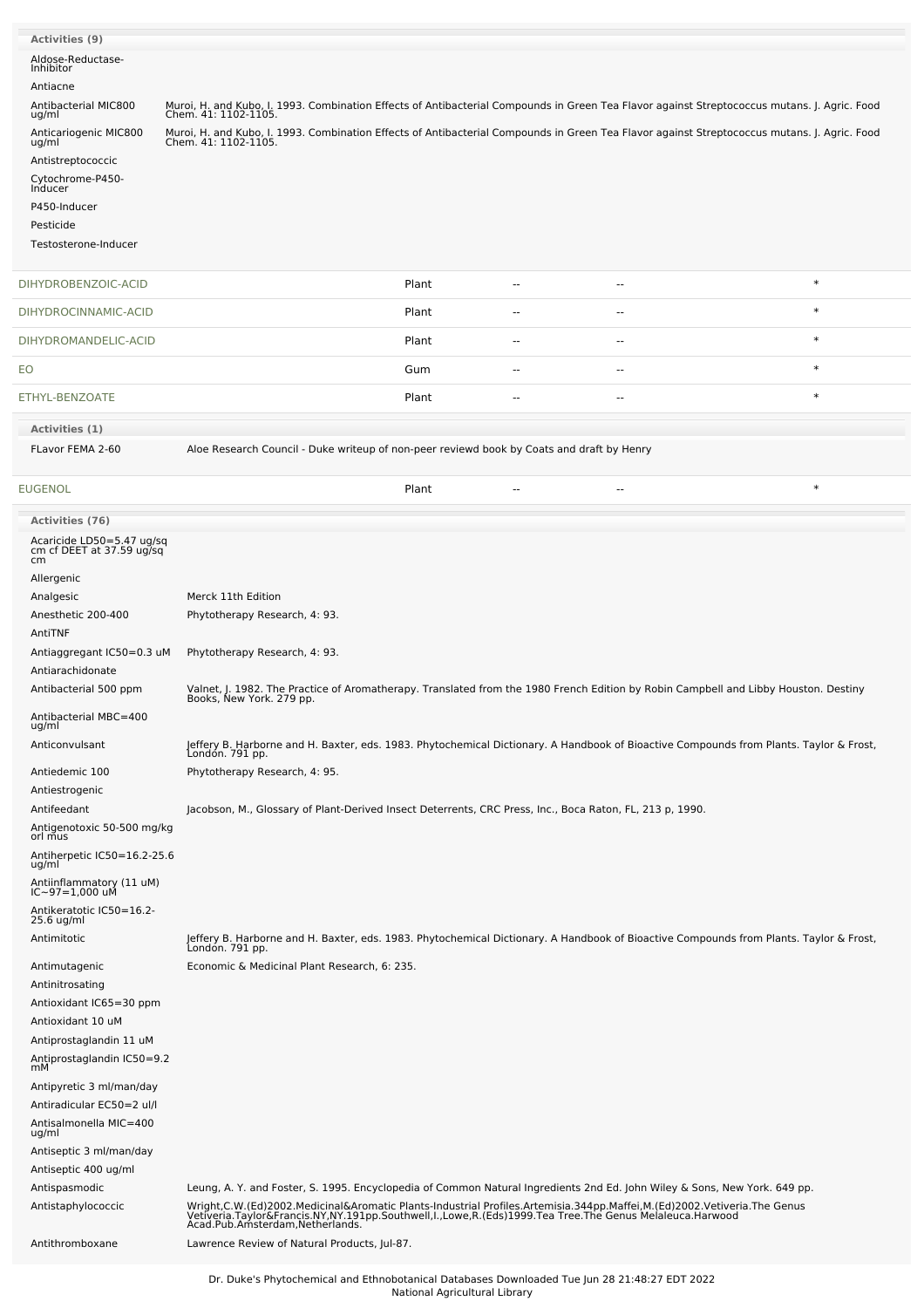| Antitumor                                         | Zheng, G.Q., Kenney, P.M., and Lam, L.K.T. Sesquiterpenes From Clove (Eugenia caryophyllata) As Potential Anticarcinogenic Agents.<br>Journal of Natural Products 55(7): 999-1003, 1992.                                          |
|---------------------------------------------------|-----------------------------------------------------------------------------------------------------------------------------------------------------------------------------------------------------------------------------------|
| Antiulcer<br>Antiviral IC50=16.2-25.6<br>ug/ml    |                                                                                                                                                                                                                                   |
| Apifuge                                           | Jacobson, M., Glossary of Plant-Derived Insect Deterrents, CRC Press, Inc., Boca Raton, FL, 213 p, 1990.                                                                                                                          |
| <b>CNS-Depressant</b>                             | Jeffery B. Harborne and H. Baxter, eds. 1983. Phytochemical Dictionary. A Handbook of Bioactive Compounds from Plants. Taylor & Frost,<br>Londón. 791 pp.                                                                         |
| COX-1-Inhibitor IC97=1,000<br>uМ                  |                                                                                                                                                                                                                                   |
| COX-2-Inhibitor<br>IC>97=1,000 uM                 |                                                                                                                                                                                                                                   |
| COX-2-Inhibitor IC50=129<br>uМ                    |                                                                                                                                                                                                                                   |
| Calcium-Antagonist<br>IC50=224 uM                 |                                                                                                                                                                                                                                   |
| Calcium-Antagonist<br>IC50=200 uM gpg             |                                                                                                                                                                                                                                   |
| Cancer-Preventive                                 | Stitt, P. A. Why George Should Eat Broccoli. Dougherty Co, Milwaukee, WI, 1990, 399 pp.                                                                                                                                           |
| Candidicide                                       | Phytotherapy Research, 4: 93.                                                                                                                                                                                                     |
| Carcinogenic?                                     | Nigg, H.N. and Seigler, D.S., eds. 1992. Phytochemical Resources for Medicine and Agriculture. Plenum Press, New York. 445 pp.                                                                                                    |
| Carminative                                       | Yamamoto, A., Umemori, S., and Muranishi, S. 1993. Absorption Enhancement of Intrapulmonary Administered Insulin by Various Absorption<br>Enhancers and Protease Inhibitors in Rats. J. Pharm. Pharmacol. 46: 14-18, 1994.        |
| Choleretic                                        |                                                                                                                                                                                                                                   |
| Cytochrome-P450-Inhibitor                         | Pizzorno, J. 1998. Total Wellness. Prima Health, a division of Prima.                                                                                                                                                             |
| Cytotoxic 25 ug/ml                                | Phytotherapy Research, 4: 93.                                                                                                                                                                                                     |
| Dermatitigenic                                    |                                                                                                                                                                                                                                   |
| Enterorelaxant                                    | J. Aromatherapy 4: 22.                                                                                                                                                                                                            |
| FLavor FEMA 10-500                                | Aloe Research Council - Duke writeup of non-peer reviewd book by Coats and draft by Henry                                                                                                                                         |
| Fungicide                                         |                                                                                                                                                                                                                                   |
| Hepatoprotective 100 ppm                          |                                                                                                                                                                                                                                   |
| Herbicide                                         |                                                                                                                                                                                                                                   |
| Insecticide                                       |                                                                                                                                                                                                                                   |
| Insectifuge                                       | Jacobson, M., Glossary of Plant-Derived Insect Deterrents, CRC Press, Inc., Boca Raton, FL, 213 p, 1990.                                                                                                                          |
| Irritant                                          |                                                                                                                                                                                                                                   |
|                                                   |                                                                                                                                                                                                                                   |
| Juvabional                                        | Jacobson, M., Glossary of Plant-Derived Insect Deterrents, CRC Press, Inc., Boca Raton, FL, 213 p, 1990.                                                                                                                          |
| Larvicide                                         |                                                                                                                                                                                                                                   |
| Motor-Depressant                                  | Buchbauer et al, e.g.Buchbauer et al,1993.Therapeutic properties of essential oils and fragrances. Chap.12 in Teranishi,R, Buttery,R.G and<br>Sugisawa,H. Eds. Bioactive Volatile Compounds from Plants. ACS Symposium Series 525 |
| Nematicide MLC=2,000<br>ug/ml                     | Shoyakugaku Zasshi, 44: 183.                                                                                                                                                                                                      |
| Neurotoxic                                        | R.J. Hixtable (Huxtable, R.J. (as T. Max). 1992. This and That:The Essential Pharmacology of Herbs and Spices. Tips 13:15-20 Huxtable, R.J.<br>1992b. The Myth of Benficent Nature. The Risk of Herbal Preparations. Anns. Intern |
| Perfumery                                         | Aloe Research Council - Duke writeup of non-peer reviewd book by Coats and draft by Henry                                                                                                                                         |
| Pesticide                                         |                                                                                                                                                                                                                                   |
| Prostaglandin-Synthesis-<br>Inhibitor 1 mM rbt    | Chen, S. J., Wang, M. H., Chen, I. J. 1996. Antiplatelet and Calcium Inhibitory Properties of Eugenol and Sodium Eugenol Acetate. Gen<br>Pharmacol, 27(4): 629-633.                                                               |
| Prostaglandin-Synthesis-<br>Inhibitor IC50=9.2 uM |                                                                                                                                                                                                                                   |
| Sedative                                          |                                                                                                                                                                                                                                   |
| Termiticide LD100=5 mg/g                          |                                                                                                                                                                                                                                   |
| Trichomonicide LD100=300<br>ug/ml                 |                                                                                                                                                                                                                                   |
| Trichomonistat IC50=10<br>ug/ml                   | Nigg, H.N. and Seigler, D.S., eds. 1992. Phytochemical Resources for Medicine and Agriculture. Plenum Press, New York. 445 pp.                                                                                                    |
| Trypsin-Enhancer                                  | Lawrence Review of Natural Products, Dec-93.                                                                                                                                                                                      |
| Ulcerogenic                                       | Phytotherapy Research, 4: 93.                                                                                                                                                                                                     |
| Varroacide                                        |                                                                                                                                                                                                                                   |
| Vasodilator                                       |                                                                                                                                                                                                                                   |
| Vermifuge                                         |                                                                                                                                                                                                                                   |
|                                                   |                                                                                                                                                                                                                                   |
|                                                   |                                                                                                                                                                                                                                   |

[FARNESOL](file:///phytochem/chemicals/show/8405) Gum -- -- \*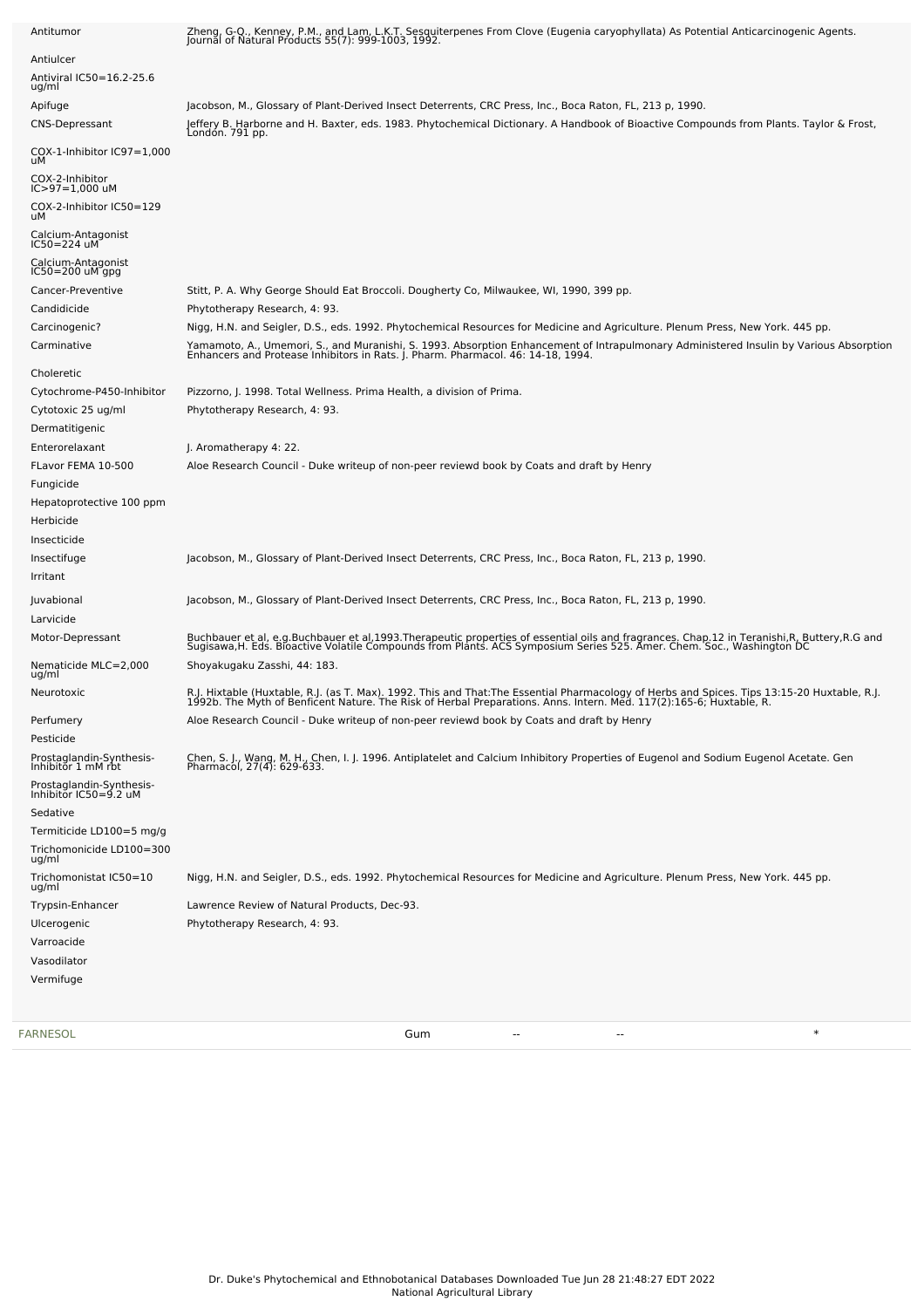| <b>FARNESOL</b>                  | $\ast$<br>Plant<br>--<br>--                                                                       |
|----------------------------------|---------------------------------------------------------------------------------------------------|
| Trichomonicide LD100=100 ug/ml   |                                                                                                   |
| Sedative                         |                                                                                                   |
| Pheromonal                       |                                                                                                   |
| Pesticide                        |                                                                                                   |
| Perfumery                        | Merck 11th Edition                                                                                |
| Nematicide MLC=100 ug/ml         | Shoyakugaku Zasshi, 44: 183.                                                                      |
| Juvabional                       | Russell, G. B., Phytochemical resources for crop protection, N. Z. J. Technol., 2, 1986, 127-134. |
| FLavor FEMA 0.1-3                | Aloe Research Council - Duke writeup of non-peer reviewd book by Coats and draft by Henry         |
| Apoptotic                        |                                                                                                   |
| Antispasmodic                    |                                                                                                   |
| Antimelanomic IC50=50 uM/l       |                                                                                                   |
| Antileukemic                     |                                                                                                   |
| Anticarcinomic (Lung)            |                                                                                                   |
| Anticarcinomic (Colon)           |                                                                                                   |
| Anticancer (Pancreas) IC50=39 uM |                                                                                                   |
| Antiadenomic                     |                                                                                                   |
| Allergenic                       |                                                                                                   |
| Activities (17)                  |                                                                                                   |

| Activities (17)                  |                                                                                                   |
|----------------------------------|---------------------------------------------------------------------------------------------------|
| Allergenic                       |                                                                                                   |
| Antiadenomic                     |                                                                                                   |
| Anticancer (Pancreas) IC50=39 uM |                                                                                                   |
| Anticarcinomic (Colon)           |                                                                                                   |
| Anticarcinomic (Lung)            |                                                                                                   |
| Antileukemic                     |                                                                                                   |
| Antimelanomic IC50=50 uM/l       |                                                                                                   |
| Antispasmodic                    |                                                                                                   |
| Apoptotic                        |                                                                                                   |
| FLavor FEMA 0.1-3                | Aloe Research Council - Duke writeup of non-peer reviewd book by Coats and draft by Henry         |
| Juvabional                       | Russell, G. B., Phytochemical resources for crop protection, N. Z. J. Technol., 2, 1986, 127-134. |
| Nematicide MLC=100 ug/ml         | Shoyakugaku Zasshi, 44: 183.                                                                      |
| Perfumery                        | Merck 11th Edition                                                                                |
| Pesticide                        |                                                                                                   |
| Pheromonal                       |                                                                                                   |
| Sedative                         |                                                                                                   |
| Trichomonicide LD100=100 ug/ml   |                                                                                                   |

| <b>FERULIC-ACID</b>               |                                                                                                                                                                                                                                   | Plant | $\ast$ |
|-----------------------------------|-----------------------------------------------------------------------------------------------------------------------------------------------------------------------------------------------------------------------------------|-------|--------|
| <b>Activities (61)</b>            |                                                                                                                                                                                                                                   |       |        |
| Allelopathic                      | Holappa, L.D., and Blum*, U. 1991. Effects of Exogenously Applied Ferulic Acid, a Potential Allelopathic Compound, on Leaf Growth, Water<br>Utilization, and Endogenous Abscisic Acid Levels of Tomato, Cucumber, and Bean. J. of |       |        |
| Analgesic                         | Advance in Chinese Medicinal Materials Research. 1985. Eds. H. M. Chang, H. W. Yeung, W. -W. Tso and A. Koo. World Scientific Publishing Co.,<br>Philadelphia Pa., page 69.                                                       |       |        |
| Antiaggregant                     | Ozaki, Y. and Ma, J-P. 1989. Inhibitory Effects of Tetramethylpyrazine and Ferulic Acid on Spontaneous Movement of Rat Uterus in Situ. Chem.<br>Pharm. Bull. 38(6): 1620-1623, 1990.                                              |       |        |
| Antiallergic                      | Leung, A. Y. and Foster, S. 1995. Encyclopedia of Common Natural Ingredients 2nd Ed. John Wiley & Sons, New York. 649 pp.                                                                                                         |       |        |
| Antiarrhythmic                    |                                                                                                                                                                                                                                   |       |        |
| Antibacterial                     | Jeffery B. Harborne and H. Baxter, eds. 1983. Phytochemical Dictionary. A Handbook of Bioactive Compounds from Plants. Taylor & Frost,<br>Londón. 791 pp.                                                                         |       |        |
| Anticancer (Colon)                |                                                                                                                                                                                                                                   |       |        |
| Anticancer<br>(Forestomach)       |                                                                                                                                                                                                                                   |       |        |
| Anticancer (Liver)                |                                                                                                                                                                                                                                   |       |        |
| Anticancer (Skin)                 |                                                                                                                                                                                                                                   |       |        |
| Anticarcinogenic                  |                                                                                                                                                                                                                                   |       |        |
| Antidysmenorrheic                 |                                                                                                                                                                                                                                   |       |        |
| Antiestrogenic                    | Jeffery B. Harborne and H. Baxter, eds. 1983. Phytochemical Dictionary. A Handbook of Bioactive Compounds from Plants. Taylor & Frost,<br>Londón. 791 pp.                                                                         |       |        |
| Antihepatotoxic                   | Jeffery B. Harborne and H. Baxter, eds. 1983. Phytochemical Dictionary. A Handbook of Bioactive Compounds from Plants. Taylor & Frost,<br>Londón. 791 pp.                                                                         |       |        |
| Antiherpetic                      |                                                                                                                                                                                                                                   |       |        |
| Antiinflammatory                  | Hagerman, A.E. Tannin-Protein Interactions. Phenolic Compounds in Food and Their Effects on Health, Ch.19.                                                                                                                        |       |        |
| Antileukemic IC50=25-<br>56 ug/ml | Chiang, L. C., Chiang, W., Chang, M. Y., Ng, L. T., Lin, C. C. 2003. Antileukemic activity of selected natural products in Taiwan. Am J Chin Med,<br>$31(1)$ : $37-46$ .                                                          |       |        |
| Antimitotic                       | Jeffery B. Harborne and H. Baxter, eds. 1983. Phytochemical Dictionary. A Handbook of Bioactive Compounds from Plants. Taylor & Frost,<br>London. 791 pp.                                                                         |       |        |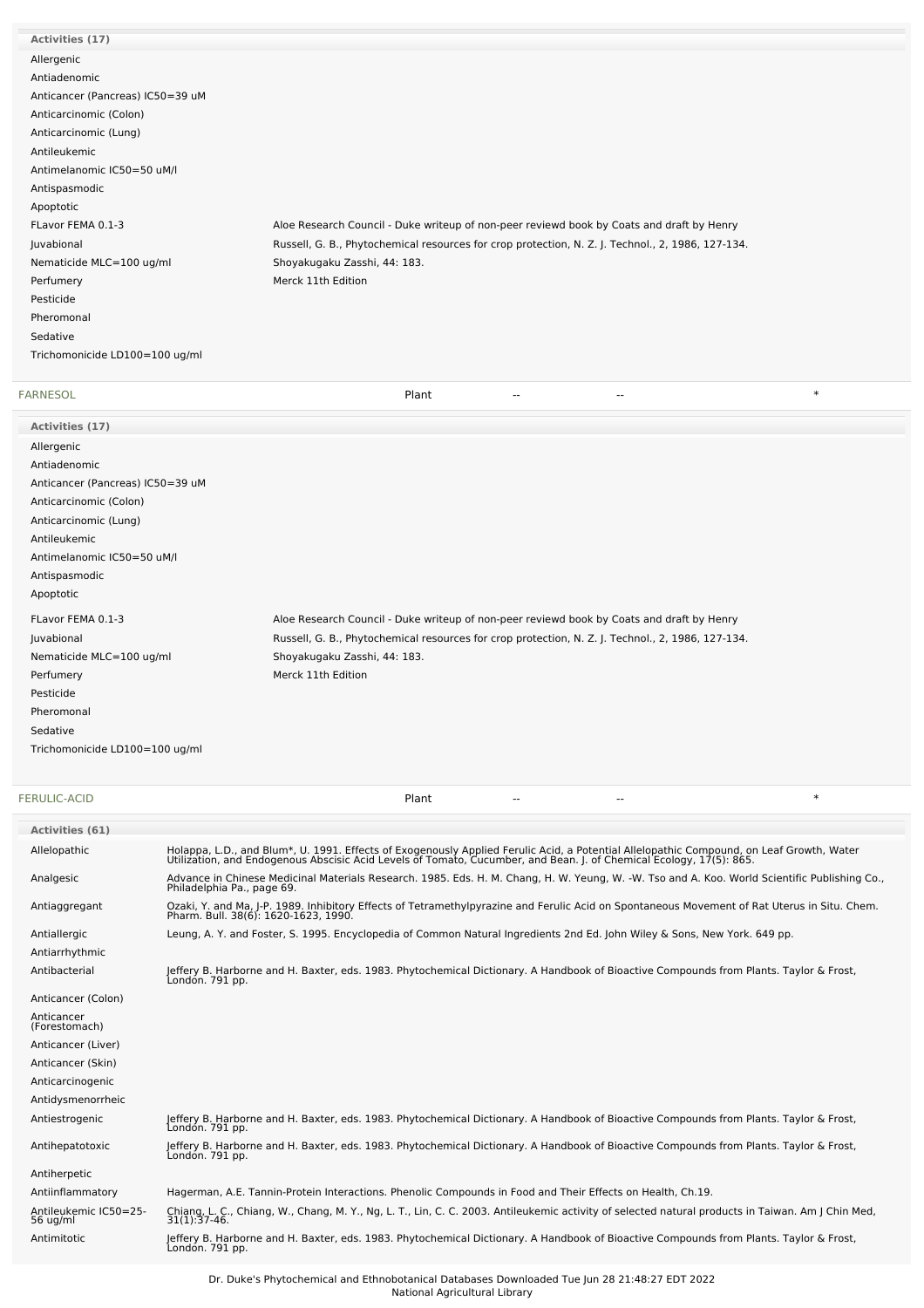| Antimutagenic                                     | Ki Soon Rhee. Oilseed Food Ingredients Used To Minimize Oxidative Flavor Deterioration in Meat Products. Phenolic Compounds in Food and<br>Their Effects on Health, Ch.18.                          |       |    |                |        |
|---------------------------------------------------|-----------------------------------------------------------------------------------------------------------------------------------------------------------------------------------------------------|-------|----|----------------|--------|
| Antineoplastic<br>(Stomach)                       |                                                                                                                                                                                                     |       |    |                |        |
| Antinitrosaminic                                  | Ki Soon Rhee. Oilseed Food Ingredients Used To Minimize Oxidative Flavor Deterioration in Meat Products. Phenolic Compounds in Food and<br>Their Effects on Health, Ch.18.                          |       |    |                |        |
| Antioxidant 3,000 uM                              |                                                                                                                                                                                                     |       |    |                |        |
| Antioxidant IC51=200<br>ppm                       |                                                                                                                                                                                                     |       |    |                |        |
| Antioxidant 1/3                                   |                                                                                                                                                                                                     |       |    |                |        |
| quercetin<br>Antioxidant 1/2 BHA                  |                                                                                                                                                                                                     |       |    |                |        |
| Antioxidant EC50=9-15<br>ug/ml                    |                                                                                                                                                                                                     |       |    |                |        |
| Antiradicular EC50=9-15<br>ug/ml                  |                                                                                                                                                                                                     |       |    |                |        |
| Antiradicular IC50=116-<br>124 uM                 |                                                                                                                                                                                                     |       |    |                |        |
| Antiserotonin                                     | Jeffery B. Harborne and H. Baxter, eds. 1983. Phytochemical Dictionary. A Handbook of Bioactive Compounds from Plants. Taylor & Frost,<br>Londón. 791 pp.                                           |       |    |                |        |
| Antispasmodic                                     | Leung, A. Y. and Foster, S. 1995. Encyclopedia of Common Natural Ingredients 2nd Ed. John Wiley & Sons, New York. 649 pp.                                                                           |       |    |                |        |
| Antithrombic                                      | Leung, A. Y. and Foster, S. 1995. Encyclopedia of Common Natural Ingredients 2nd Ed. John Wiley & Sons, New York. 649 pp.                                                                           |       |    |                |        |
| Antitumor                                         | Jeffery B. Harborne and H. Baxter, eds. 1983. Phytochemical Dictionary. A Handbook of Bioactive Compounds from Plants. Taylor & Frost,<br>Londón. 791 pp.                                           |       |    |                |        |
| Antitumor (Colon)                                 |                                                                                                                                                                                                     |       |    |                |        |
| Antitumor<br>(Forestomach)                        |                                                                                                                                                                                                     |       |    |                |        |
| Antitumor (Liver)                                 |                                                                                                                                                                                                     |       |    |                |        |
| Antitumor (Skin)                                  |                                                                                                                                                                                                     |       |    |                |        |
| Antitumor-Promoter<br>IC46=10 uM                  | Cancer Research, 48: 5941.                                                                                                                                                                          |       |    |                |        |
| Antiviral                                         | Vlietinck, A.J. and Dommisse, R.A. eds. 1985. Advances in Medicinal Plant Research. Wiss. Verlag. Stuttgart.                                                                                        |       |    |                |        |
| Arteriodilator                                    | Ozaki, Y. and Ma, J-P. 1989. Inhibitory Effects of Tetramethylpyrazine and Ferulic Acid on Spontaneous Movement of Rat Uterus in Situ. Chem.<br>Pharm. Bull. 38(6): 1620-1623, 1990.                |       |    |                |        |
| Cancer-Preventive<br>Candidicide                  | Stitt, P. A. Why George Should Eat Broccoli. Dougherty Co, Milwaukee, WI, 1990, 399 pp.                                                                                                             |       |    |                |        |
|                                                   | Jeffery B. Harborne and H. Baxter, eds. 1983. Phytochemical Dictionary. A Handbook of Bioactive Compounds from Plants. Taylor & Frost,<br>Londón. 791 pp.                                           |       |    |                |        |
| Cardiac                                           | Ozaki, Y. and Ma, J-P. 1989. Inhibitory Effects of Tetramethylpyrazine and Ferulic Acid on Spontaneous Movement of Rat Uterus in Situ. Chem.<br>Pharm. Bull. 38(6): 1620-1623, 1990.                |       |    |                |        |
| Cholagogue                                        | Pharmazie, 46: 156, 1991.                                                                                                                                                                           |       |    |                |        |
| Choleretic                                        | Williamson, E. M. and Evans, F. J., Potter's New Cyclopaedia of Botanical Drugs and Preparations, Revised Ed., Saffron Walden, the C. W. Daniel<br>Co., Ltd., Essex UK, 362 pp, 1988, reprint 1989. |       |    |                |        |
| Fungicide                                         | Nigg, H.N. and Seigler, D.S., eds. 1992. Phytochemical Resources for Medicine and Agriculture. Plenum Press, New York. 445 pp.                                                                      |       |    |                |        |
| Hepatoprotective<br>Hepatotropic                  | Mills, Simon and Bone, Kerry. 2000. Phytotherapy. Churchill Livinston, Edinburgh.                                                                                                                   |       |    |                |        |
| Herbicide                                         | Angewandte Botanik 68(5/6)=1994. Page 195.                                                                                                                                                          |       |    |                |        |
| Hydrocholerectic                                  | Jeffery B. Harborne and H. Baxter, eds. 1983. Phytochemical Dictionary. A Handbook of Bioactive Compounds from Plants. Taylor & Frost,<br>Londón. 791 pp.                                           |       |    |                |        |
| Hypolipidemic                                     |                                                                                                                                                                                                     |       |    |                |        |
| Immunostimulant                                   | Economic & Medicinal Plant Research, 1: 124.                                                                                                                                                        |       |    |                |        |
| Insectifuge                                       | Tunon, H., Thorsell, W., and Bohlin, L. 1993. Mosquito Repelling Activity of Compounds Occurring in Achillea millefolium L. (Asteraceae).<br>Economic Botany 48(2): 111-120, 1994.                  |       |    |                |        |
| Metal-Chelator                                    | McEvily, A.J., Iyengar, R., and Gross, A.T. Inhibition of Polyphenol Oxidase by Phenolic Compounds. Phenolic Compounds in Food and Their<br>Effects on Health, Ch.25.                               |       |    |                |        |
| Ornithine-<br>Decarboxylase-Inhibitor             | Hagerman, A.E. Tannin-Protein Interactions. Phenolic Compounds in Food and Their Effects on Health, Ch.19.                                                                                          |       |    |                |        |
| Pesticide                                         |                                                                                                                                                                                                     |       |    |                |        |
| Phagocytotic                                      |                                                                                                                                                                                                     |       |    |                |        |
| Preservative<br>Prostaglandigenic                 | Merck 11th Edition                                                                                                                                                                                  |       |    |                |        |
| Prostaglandin-Synthesis-<br>Inhibitor 0.58-3.2 mM | Xu, L. N., Yu, W. G., Tian, J. Y., Liu, Q. Y. 1990. Effect of Sodium Ferulate on Arachidonic Acid Metabolism. Yao Hsueh Hsueh Pao, 25(6): 412-416.                                                  |       |    |                |        |
| Sunscreen                                         | Chemical Marketing Reporter; a weekly tabloid, 9/10/92.                                                                                                                                             |       |    |                |        |
| Uterosedative 30-100<br>mg/kg ivn rat             | Ozaki, Y. and Ma, J-P. 1989. Inhibitory Effects of Tetramethylpyrazine and Ferulic Acid on Spontaneous Movement of Rat Uterus in Situ. Chem.<br>Pharm. Bull. 38(6): 1620-1623, 1990.                |       |    |                |        |
|                                                   |                                                                                                                                                                                                     |       |    |                |        |
| GAMMA-MUUROLENE                                   |                                                                                                                                                                                                     | Plant |    |                | $\ast$ |
| HYDROXYHOPANONE                                   |                                                                                                                                                                                                     | Plant |    | ٠.             | $\ast$ |
| Activities (3)                                    |                                                                                                                                                                                                     |       |    |                |        |
| Antiherpetic                                      |                                                                                                                                                                                                     |       |    |                |        |
| Antiviral                                         |                                                                                                                                                                                                     |       |    |                |        |
| Pesticide                                         |                                                                                                                                                                                                     |       |    |                |        |
| L-CADINOL                                         |                                                                                                                                                                                                     | Wood  | -- | $\overline{a}$ | $\ast$ |
|                                                   |                                                                                                                                                                                                     |       |    |                |        |
| METHYL-CINNAMATE                                  |                                                                                                                                                                                                     | Plant |    |                | $\ast$ |

Dr. Duke's Phytochemical and Ethnobotanical Databases Downloaded Tue Jun 28 21:48:27 EDT 2022 National Agricultural Library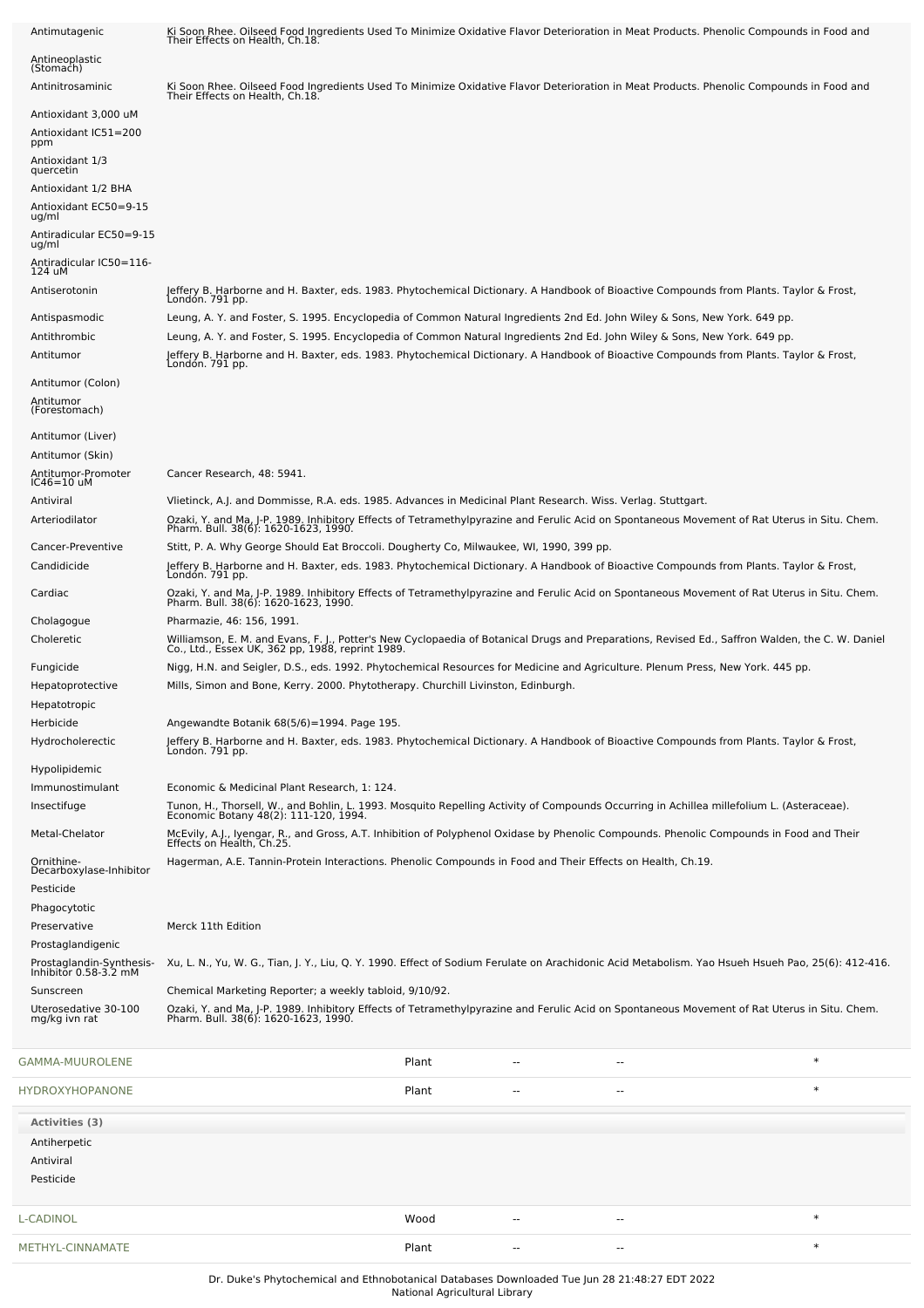| Activities (5)         |                                                                                                                           |
|------------------------|---------------------------------------------------------------------------------------------------------------------------|
| FLavor FEMA 2-40       | Aloe Research Council - Duke writeup of non-peer reviewd book by Coats and draft by Henry                                 |
| Insecticide            | Leung, A. Y. and Foster, S. 1995. Encyclopedia of Common Natural Ingredients 2nd Ed. John Wiley & Sons, New York. 649 pp. |
| Nematicide MLC=1 mg/ml | Shoyakugaku Zasshi, 44: 183.                                                                                              |
| Perfumery              | Aloe Research Council - Duke writeup of non-peer reviewd book by Coats and draft by Henry                                 |
| Pesticide              |                                                                                                                           |
|                        |                                                                                                                           |

| Activities (11)                    |                                                                                                                                                                      |
|------------------------------------|----------------------------------------------------------------------------------------------------------------------------------------------------------------------|
| Aldose-Reductase-Inhibitor         |                                                                                                                                                                      |
| Allergenic                         |                                                                                                                                                                      |
| Antiacne                           |                                                                                                                                                                      |
| Antibacterial MIC=25-200<br>ug/ml  | Muroi, H. and Kubo, I. 1993. Combination Effects of Antibacterial Compounds in Green Tea Flavor against Streptococcus mutans. J. Agric.<br>Food Chem. 41: 1102-1105. |
| Anticariogenic MIC=25-200<br>ug/ml | Muroi, H. and Kubo, I. 1993. Combination Effects of Antibacterial Compounds in Green Tea Flavor against Streptococcus mutans. J. Agric.<br>Food Chem. 41: 1102-1105. |
| Antifeedant 1 mM (diet)            | Keeler, R.F. and Tu, A.T. eds. 1991. Toxicology of Plant and Fungal Compounds. (Handbook of Natural Toxins Vol. 6) Marcel Dekker, Inc. NY.<br>665 pp.                |
| Antistreptococcic                  |                                                                                                                                                                      |
| FLavor FEMA 1-10                   | Aloe Research Council - Duke writeup of non-peer reviewd book by Coats and draft by Henry                                                                            |
| Nematicide MLC=1 mg/ml             | Shoyakugaku Zasshi, 44: 183.                                                                                                                                         |
| Perfumery                          | Aloe Research Council - Duke writeup of non-peer reviewd book by Coats and draft by Henry                                                                            |
| Pesticide                          |                                                                                                                                                                      |
|                                    |                                                                                                                                                                      |

#### [NEROLIDOL](file:///phytochem/chemicals/show/12991) Gum -- -- \*

| <b>Activities (11)</b>             |                                                                                                                                                                      |
|------------------------------------|----------------------------------------------------------------------------------------------------------------------------------------------------------------------|
| Aldose-Reductase-Inhibitor         |                                                                                                                                                                      |
| Allergenic                         |                                                                                                                                                                      |
| Antiacne                           |                                                                                                                                                                      |
| Antibacterial MIC=25-200<br>ug/ml  | Muroi, H. and Kubo, I. 1993. Combination Effects of Antibacterial Compounds in Green Tea Flavor against Streptococcus mutans. J. Agric.<br>Food Chem. 41: 1102-1105. |
| Anticariogenic MIC=25-200<br>ug/ml | Muroi, H. and Kubo, I. 1993. Combination Effects of Antibacterial Compounds in Green Tea Flavor against Streptococcus mutans. J. Agric.<br>Food Chem. 41: 1102-1105. |
| Antifeedant 1 mM (diet)            | Keeler, R.F. and Tu, A.T. eds. 1991. Toxicology of Plant and Fungal Compounds. (Handbook of Natural Toxins Vol. 6) Marcel Dekker, Inc. NY.<br>665 pp.                |
| Antistreptococcic                  |                                                                                                                                                                      |
| FLavor FEMA 1-10                   | Aloe Research Council - Duke writeup of non-peer reviewd book by Coats and draft by Henry                                                                            |
| Nematicide MLC=1 mg/ml             | Shoyakugaku Zasshi, 44: 183.                                                                                                                                         |
| Perfumery                          | Aloe Research Council - Duke writeup of non-peer reviewd book by Coats and draft by Henry                                                                            |
| Pesticide                          |                                                                                                                                                                      |
|                                    |                                                                                                                                                                      |

### [OLEANOLIC-ACID](file:///phytochem/chemicals/show/13645) Plant -- -- \*

| <b>Activities (64)</b>                    |                                                                                                                                                                                                               |
|-------------------------------------------|---------------------------------------------------------------------------------------------------------------------------------------------------------------------------------------------------------------|
| Abortifacient                             |                                                                                                                                                                                                               |
| AntiHIV IC50=21.8 ug/ml                   |                                                                                                                                                                                                               |
| AntiHIV EC50=1.7 ug/ml                    | Kashiwada, Y., et. al. 1998. Anti-AIDS Agents. 30. Anti-HIV Activity of Oleanolic Acid, Pomolic Acid, and Structurally Related Triterpenoids. J.<br>Nat. Prod., 61 (9): 1090-1095.                            |
| AntiPGE2 IC50=24 uM                       |                                                                                                                                                                                                               |
| AntiTGF-beta IC50=19-24<br>иM             |                                                                                                                                                                                                               |
| Antiallergic                              |                                                                                                                                                                                                               |
| Antiarrhythmic 40 mg/kg                   |                                                                                                                                                                                                               |
| Antiatherosclerotic                       |                                                                                                                                                                                                               |
| Antibacterial MIC=625-<br>$1,250$ ug/ml   |                                                                                                                                                                                                               |
| Anticarcinomic                            | Chiang, L. C., Chiang, W., Chang, M. Y., Ng, L. T., Lin, C. C. 2003. Antileukemic activity of selected natural products in Taiwan. Am J Chin Med,<br>$31(1):37-46.$                                           |
| Anticariogenic                            | Leung, A. Y. and Foster, S. 1995. Encyclopedia of Common Natural Ingredients 2nd Ed. John Wiley & Sons, New York. 649 pp.                                                                                     |
| Anticomplement IC40-50<br>$0.01$ mM/l qpq | Hansel, R., Keller, K., Rimpler, H., and Schneider, G. eds. 1992. Hager's Handbuch der Pharmazeutischen Praxis, Drogen (A-D), 1209 pp., 1993<br>(E-O), 970 pp., 1994 (P-Z), 1196 pp. Springer-Verlag, Berlin. |
| Anticomplement IC80-90<br>$0.05$ mM/l qpq | Hansel, R., Keller, K., Rimpler, H., and Schneider, G. eds. 1992. Hager's Handbuch der Pharmazeutischen Praxis, Drogen (A-D), 1209 pp., 1993<br>(E-O), 970 pp., 1994 (P-Z), 1196 pp. Springer-Verlag, Berlin. |
| Antiedemic IC36=40<br>mg/kg ipr rat       |                                                                                                                                                                                                               |
| Antifertility                             |                                                                                                                                                                                                               |
| Antigingivitic MIC=625-<br>$1,250$ ug/ml  |                                                                                                                                                                                                               |
| Antihepatotoxic                           |                                                                                                                                                                                                               |
| Antihyperlipidemic                        |                                                                                                                                                                                                               |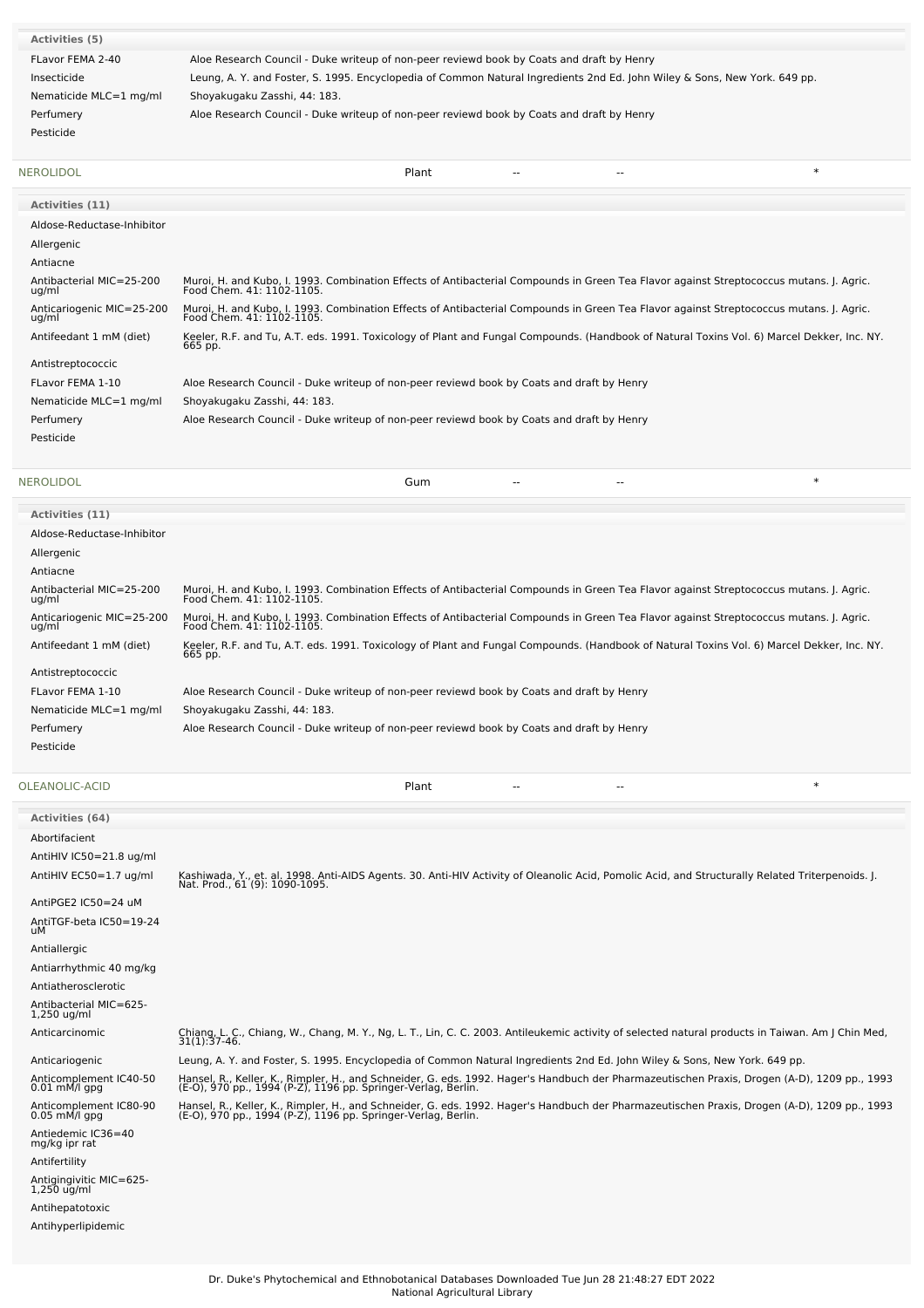| P-CYMENE                                          | $\ast$<br>Plant<br>$\overline{\phantom{a}}$<br>--                                                                                                                                                                        |
|---------------------------------------------------|--------------------------------------------------------------------------------------------------------------------------------------------------------------------------------------------------------------------------|
|                                                   |                                                                                                                                                                                                                          |
| Uterotonic<br>Vasopressor                         |                                                                                                                                                                                                                          |
| Sedative                                          |                                                                                                                                                                                                                          |
| Prostaglandin-Synthesis-<br>Inhibitor igs mus     |                                                                                                                                                                                                                          |
| Piscicide                                         | ANON. 1948-1976. The Wealth of India raw materials. Publications and Information Directorate, CSIR, New Delhi. 11 volumes.                                                                                               |
| Phagocytotic                                      |                                                                                                                                                                                                                          |
| NF-kB-Inhibitor                                   |                                                                                                                                                                                                                          |
| Leucocytogenic                                    |                                                                                                                                                                                                                          |
| Hypotensive<br>Immunomodulator                    |                                                                                                                                                                                                                          |
| Hypolipemic                                       |                                                                                                                                                                                                                          |
| Hepatoprotective                                  | Advance in Chinese Medicinal Materials Research. 1985. Eds. H. M. Chang, H. W. Yeung, W. -W. Tso and A. Koo. World Scientific Publishing<br>Co., Philadelphia Pa., page 211.                                             |
| Elastase-Inhibitor<br>IC50=~15 uM                 |                                                                                                                                                                                                                          |
| Diuretic                                          | Leung, A. Y. and Foster, S. 1995. Encyclopedia of Common Natural Ingredients 2nd Ed. John Wiley & Sons, New York. 649 pp.                                                                                                |
| Cyclooxygenase-Inhibitor                          |                                                                                                                                                                                                                          |
| Cardiotonic                                       |                                                                                                                                                                                                                          |
| Cardioprotective 40 mg/kg                         |                                                                                                                                                                                                                          |
| Cancer-Preventive                                 | Stitt, P. A. Why George Should Eat Broccoli. Dougherty Co, Milwaukee, WI, 1990, 399 pp.                                                                                                                                  |
| COX-2-Inhibitor                                   | Ringbom, T., Seguar, L., Noreen, Y., Perera, P., Bohlin, L. 1998. Ursolic Acid from Plantago major, a Selective Inhibitor of Cyclooxygenase-2<br>Catalyzed Prostaglandin Biosynthesis. J. Nat. Prod., 61(10): 1212-1215. |
| COX-2-Inhibitor IC50=295<br>uM/                   |                                                                                                                                                                                                                          |
| Beta-Glucuronidase-<br>Inhibitor $\sim$ 100 mg/kg |                                                                                                                                                                                                                          |
| Beta-Blocker                                      |                                                                                                                                                                                                                          |
| Aromatase-Inhibitor                               |                                                                                                                                                                                                                          |
| Antiviral IC50=21.8 ug/ml                         | Kashiwada, Y., et. al. 1998. Anti-AIDS Agents. 30. Anti-HIV Activity of Oleanolic Acid, Pomolic Acid, and Structurally Related Triterpenoids. J.<br>Nat. Prod., 61 (9): 1090-1095.                                       |
| Antiviral EC50=1.7 ug/ml                          | Nat. Prod., 61 (9): 1090-1095.                                                                                                                                                                                           |
| Antiulcer > carbenoxolone                         | Kashiwada, Y., et. al. 1998. Anti-AIDS Agents. 30. Anti-HIV Activity of Oleanolic Acid, Pomolic Acid, and Structurally Related Triterpenoids. J.                                                                         |
| Antitumor (Pancreas)                              | Chiang, L. C., Chiang, W., Chang, M. Y., Ng, L. T., Lin, C. C. 2003. Antileukemic activity of selected natural products in Taiwan. Am J Chin Med,<br>$31(1):37-46.$                                                      |
| Antitumor (Lung)                                  | Chiang, L. C., Chiang, W., Chang, M. Y., Ng, L. T., Lin, C. C. 2003. Antileukemic activity of selected natural products in Taiwan. Am J Chin Med,<br>$31(1):37-46.$                                                      |
|                                                   | $31(1):37-46.$                                                                                                                                                                                                           |
| Antitumor (Kidney)                                | Chiang, L. C., Chiang, W., Chang, M. Y., Ng, L. T., Lin, C. C. 2003. Antileukemic activity of selected natural products in Taiwan. Am J Chin Med,                                                                        |
| Antitumor (Colon)                                 | $31(1):37-46.$<br>Chiang, L. C., Chiang, W., Chang, M. Y., Ng, L. T., Lin, C. C. 2003. Antileukemic activity of selected natural products in Taiwan. Am J Chin Med,<br>31(1):37-46.                                      |
| Antitumor (Breast)                                | Chiang, L. C., Chiang, W., Chang, M. Y., Ng, L. T., Lin, C. C. 2003. Antileukemic activity of selected natural products in Taiwan. Am J Chin Med,                                                                        |
| ug/ml<br>Antitumor                                |                                                                                                                                                                                                                          |
| Antiseptic MIC=625-1,250                          |                                                                                                                                                                                                                          |
| 89 ug/ml<br>Antisarcomic                          |                                                                                                                                                                                                                          |
| ug/ml<br>Antiplasmodial IC50=70-                  |                                                                                                                                                                                                                          |
| Antiplaque MIC=625-1,250                          |                                                                                                                                                                                                                          |
| Antiperoxidant IC30=200<br>ug/ml                  |                                                                                                                                                                                                                          |
| Antiperiodontic MIC=625-<br>$1,250$ ug/ml         |                                                                                                                                                                                                                          |
| Antioxidant IC46=10 uM                            |                                                                                                                                                                                                                          |
| Antioxidant                                       | Balanehru, S. and Nagarajan, B. 1992. Intervention of Adriamycin Induced Free Radical Damage. Biochemistry International 28(4): 735-744,<br>1992.                                                                        |
| Antinephritic IC50=19-24<br>uМ                    |                                                                                                                                                                                                                          |
| Antimalarial IC50=70-89<br>ug/ml                  |                                                                                                                                                                                                                          |
| Antileukotriene IC50=17<br>uМ                     |                                                                                                                                                                                                                          |
|                                                   | Chiang, L. C., Chiang, W., Chang, M. Y., Ng, L. T., Lin, C. C. 2003. Antileukemic activity of selected natural products in Taiwan. Am J Chin Med, 31(1):37-46.                                                           |
| Antiischemic 40 mg/kg<br>Antileukemic             |                                                                                                                                                                                                                          |
| mg/kg ipr                                         |                                                                                                                                                                                                                          |
| Antiinflammatory 40                               | Aquino, R., De Feo, V., De Simone, F., Pizza, C.*, and Cirino, G. Plant Metabolites. New Compounds And Anti-Inflammatory Activity Of Uncaria<br>tomentosa. Journal of Natural Products, 54(2): 453-459, 1991.            |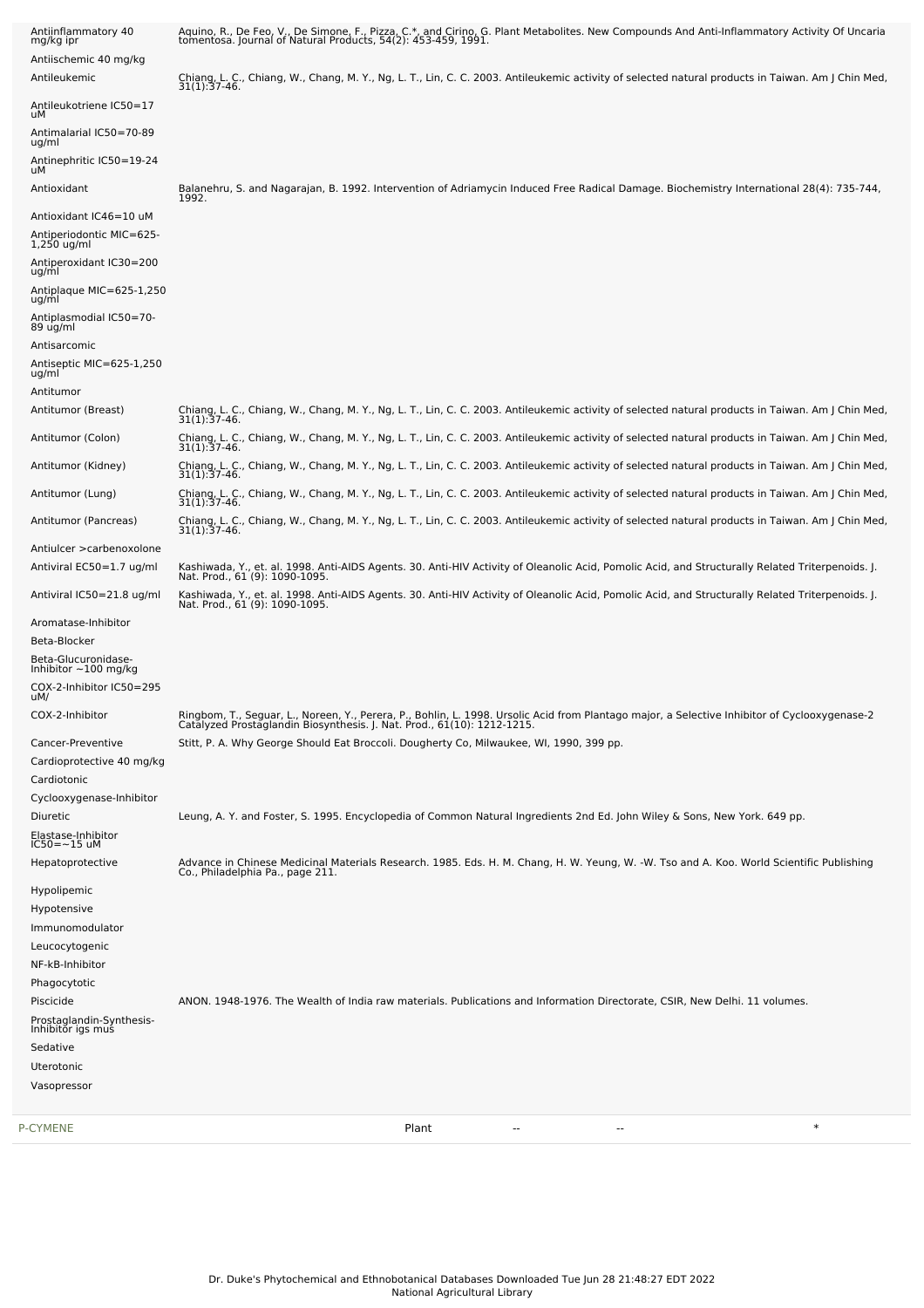| <b>Activities (16)</b>                                                                                 |                                                                                                                                                                                                                             |                                                                                                                                                                                                                             |  |        |        |  |  |  |
|--------------------------------------------------------------------------------------------------------|-----------------------------------------------------------------------------------------------------------------------------------------------------------------------------------------------------------------------------|-----------------------------------------------------------------------------------------------------------------------------------------------------------------------------------------------------------------------------|--|--------|--------|--|--|--|
| Analgesic                                                                                              | Martindale's 28th                                                                                                                                                                                                           |                                                                                                                                                                                                                             |  |        |        |  |  |  |
| Antiacetylcholinesterase<br>IC40=1.2 mM                                                                |                                                                                                                                                                                                                             |                                                                                                                                                                                                                             |  |        |        |  |  |  |
| Antibacillary                                                                                          |                                                                                                                                                                                                                             |                                                                                                                                                                                                                             |  |        |        |  |  |  |
| Antibacterial                                                                                          |                                                                                                                                                                                                                             |                                                                                                                                                                                                                             |  |        |        |  |  |  |
| Antiflu                                                                                                |                                                                                                                                                                                                                             |                                                                                                                                                                                                                             |  |        |        |  |  |  |
| Antirheumatalgic                                                                                       | Martindale's 28th                                                                                                                                                                                                           |                                                                                                                                                                                                                             |  |        |        |  |  |  |
| Antiviral                                                                                              |                                                                                                                                                                                                                             |                                                                                                                                                                                                                             |  |        |        |  |  |  |
| FLavor FEMA 12-250                                                                                     |                                                                                                                                                                                                                             | Aloe Research Council - Duke writeup of non-peer reviewd book by Coats and draft by Henry                                                                                                                                   |  |        |        |  |  |  |
| Fungicide                                                                                              | Keeler, R.F. and Tu, A.T. eds. 1991. Toxicology of Plant and Fungal Compounds. (Handbook of Natural Toxins Vol. 6) Marcel Dekker, Inc. NY. 665<br>pp.                                                                       |                                                                                                                                                                                                                             |  |        |        |  |  |  |
| Herbicide IC50=50 uM                                                                                   | Keeler, R.F. and Tu, A.T. eds. 1991. Toxicology of Plant and Fungal Compounds. (Handbook of Natural Toxins Vol. 6) Marcel Dekker, Inc. NY. 665<br>pp.                                                                       |                                                                                                                                                                                                                             |  |        |        |  |  |  |
| Insectifuge                                                                                            | Blaschek, W., Hansel, R., Keller, K., Reichling, J., Rimpler, H., and Schneider, G. eds. 1998. Hager's Handbuch der Pharmazeutischen Praxis,<br>Auflage Band 2 (A-K), 909 pp., (L-Z), 858 pp. Springer-Verlag, Berlin.      |                                                                                                                                                                                                                             |  |        |        |  |  |  |
| Irritant                                                                                               | Zebovitz, T. C. Ed. 1989. Part VII. Flavor and Fragrance Substances, in Keith L. H. and Walters, D.B., eds. Compendium of Safety Data Sheets for<br>Research and Industrial Chemicals. VCH Publishers, New York. 3560-4253. |                                                                                                                                                                                                                             |  |        |        |  |  |  |
| Laxative                                                                                               | Zebovitz, T. C. Ed. 1989. Part VII. Flavor and Fragrance Substances, in Keith L. H. and Walters, D.B., eds. Compendium of Safety Data Sheets for<br>Research and Industrial Chemicals. VCH Publishers, New York. 3560-4253. |                                                                                                                                                                                                                             |  |        |        |  |  |  |
| Pesticide                                                                                              |                                                                                                                                                                                                                             |                                                                                                                                                                                                                             |  |        |        |  |  |  |
| Sedative                                                                                               |                                                                                                                                                                                                                             | Zebovitz, T. C. Ed. 1989. Part VII. Flavor and Fragrance Substances, in Keith L. H. and Walters, D.B., eds. Compendium of Safety Data Sheets for<br>Research and Industrial Chemicals. VCH Publishers, New York. 3560-4253. |  |        |        |  |  |  |
| Trichomonicide<br>LD100=50 ug/ml                                                                       |                                                                                                                                                                                                                             |                                                                                                                                                                                                                             |  |        |        |  |  |  |
| PERURESINOTANNOL                                                                                       |                                                                                                                                                                                                                             | Plant                                                                                                                                                                                                                       |  | --     | $\ast$ |  |  |  |
| PERUVIOL                                                                                               |                                                                                                                                                                                                                             | Plant                                                                                                                                                                                                                       |  | $-$    | $\ast$ |  |  |  |
| <b>RESIN</b>                                                                                           |                                                                                                                                                                                                                             | Gum                                                                                                                                                                                                                         |  | $\sim$ | $\ast$ |  |  |  |
| <b>STYRENE</b>                                                                                         |                                                                                                                                                                                                                             | Plant                                                                                                                                                                                                                       |  | $\sim$ | $\ast$ |  |  |  |
| <b>Activities (3)</b>                                                                                  |                                                                                                                                                                                                                             |                                                                                                                                                                                                                             |  |        |        |  |  |  |
| Irritant                                                                                               |                                                                                                                                                                                                                             |                                                                                                                                                                                                                             |  |        |        |  |  |  |
| Narcotic                                                                                               | Merck 11th Edition                                                                                                                                                                                                          |                                                                                                                                                                                                                             |  |        |        |  |  |  |
| Aloe Research Council - Duke writeup of non-peer reviewd book by Coats and draft by Henry<br>Perfumery |                                                                                                                                                                                                                             |                                                                                                                                                                                                                             |  |        |        |  |  |  |
| SUMARESINOLIC-ACID                                                                                     |                                                                                                                                                                                                                             | Plant                                                                                                                                                                                                                       |  |        | $\ast$ |  |  |  |
|                                                                                                        |                                                                                                                                                                                                                             |                                                                                                                                                                                                                             |  |        |        |  |  |  |

[TANNIN](file:///phytochem/chemicals/show/16791) Plant -- 4000.0 -1.16 \*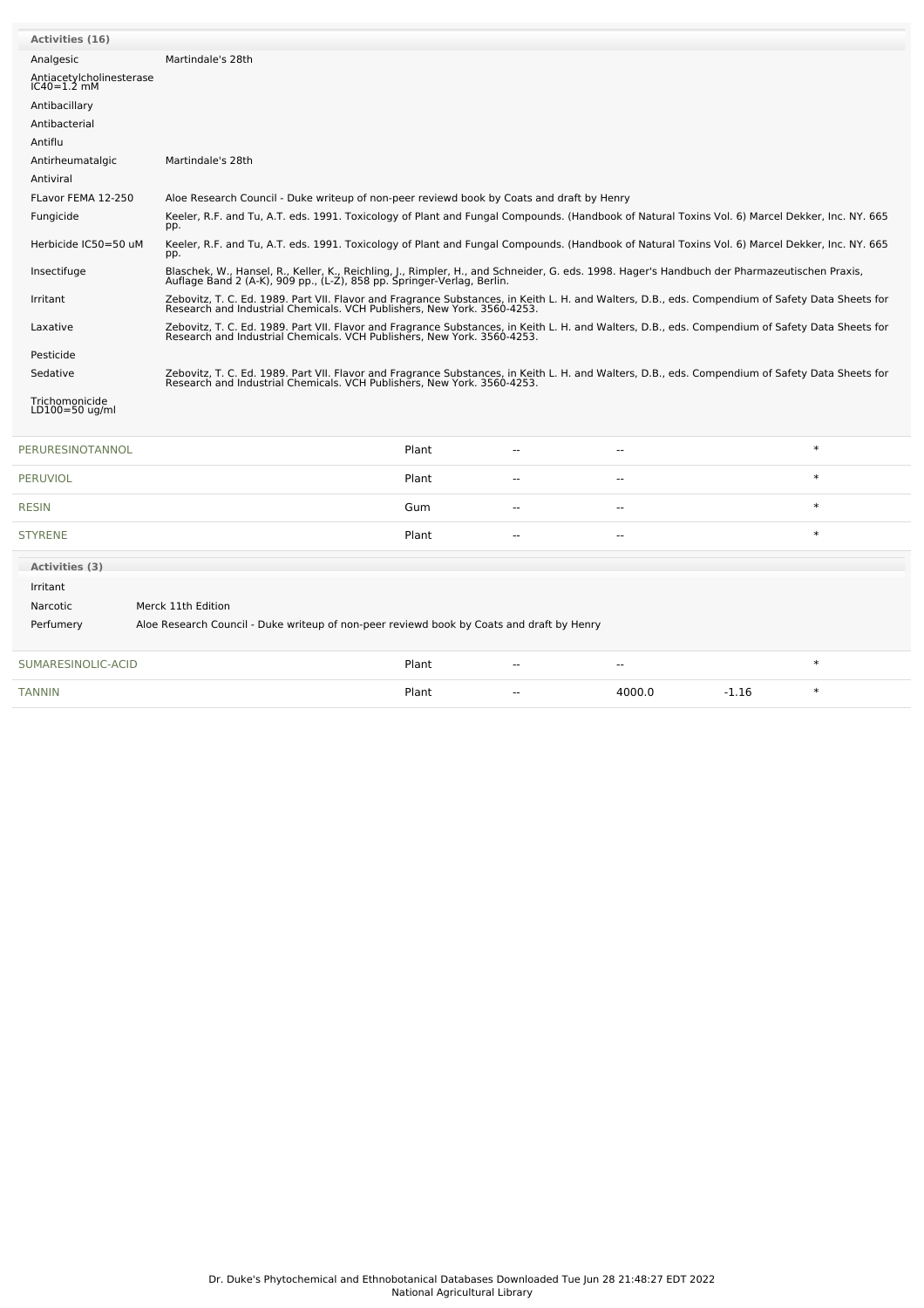| <b>Activities (35)</b>                    |                                                                                                                                                                                                                                   |
|-------------------------------------------|-----------------------------------------------------------------------------------------------------------------------------------------------------------------------------------------------------------------------------------|
| Anthelmintic                              |                                                                                                                                                                                                                                   |
| AntiHIV                                   |                                                                                                                                                                                                                                   |
| Antibacterial                             |                                                                                                                                                                                                                                   |
| Anticancer                                |                                                                                                                                                                                                                                   |
| Anticariogenic                            |                                                                                                                                                                                                                                   |
| Antidiarrheic                             |                                                                                                                                                                                                                                   |
| Antidysenteric                            |                                                                                                                                                                                                                                   |
| Antihepatotoxic                           |                                                                                                                                                                                                                                   |
| Antihypertensive                          |                                                                                                                                                                                                                                   |
| Antilipolytic                             |                                                                                                                                                                                                                                   |
| Antimutagenic                             |                                                                                                                                                                                                                                   |
| Antinephritic                             | Uchida, U., Ohta, H., Niwa, M., Mori, A., Nonaka, G-i., Nishioka, I., and Zaki, M. 1989. Prolongation of Life Span of Stroke-Prone Spontaneously<br>Hypertensive Rats (SHRSP) Ingesting Persimmon Tannin. Chem. Pharm. Bull. 38(4 |
| Antiophidic                               | Economic & Medicinal Plant Research, 5: 363.                                                                                                                                                                                      |
| Antioxidant<br>$IC50 = 1.44$ ug/ml        |                                                                                                                                                                                                                                   |
| Antioxidant 1/3                           |                                                                                                                                                                                                                                   |
| quercetin                                 |                                                                                                                                                                                                                                   |
| Antiradicular 500<br>mg/kg/day orl mus    | Uchida, U., Ohta, H., Niwa, M., Mori, A., Nonaka, G-i., Nishioka, I., and Zaki, M. 1989. Prolongation of Life Span of Stroke-Prone Spontaneously<br>Hypertensive Rats (SHRSP) Ingesting Persimmon Tannin. Chem. Pharm. Bull. 38(4 |
| Antiradicular 1/3<br>quercetin            |                                                                                                                                                                                                                                   |
| Antirenitic                               | Uchida, U., Ohta, H., Niwa, M., Mori, A., Nonaka, G-i., Nishioka, I., and Zaki, M. 1989. Prolongation of Life Span of Stroke-Prone Spontaneously<br>Hypertensive Rats (SHRSP) Ingesting Persimmon Tannin. Chem. Pharm. Bull. 38(4 |
| Antitumor                                 |                                                                                                                                                                                                                                   |
| Antitumor-Promoter                        |                                                                                                                                                                                                                                   |
| Antiulcer                                 |                                                                                                                                                                                                                                   |
| Antiviral                                 |                                                                                                                                                                                                                                   |
| Cancer-Preventive                         | HerbalGram No. 22 - Spring 1990, page 14.                                                                                                                                                                                         |
| Carcinogenic                              |                                                                                                                                                                                                                                   |
| Chelator                                  |                                                                                                                                                                                                                                   |
| Cyclooxygenase-<br>Inhibitor<br>Glucosyl- |                                                                                                                                                                                                                                   |
| Transférase-Inhibitor                     |                                                                                                                                                                                                                                   |
| Hepatoprotective                          |                                                                                                                                                                                                                                   |
| Immunosuppressant                         |                                                                                                                                                                                                                                   |
| Lipoxygenase-<br>Inhibitor                |                                                                                                                                                                                                                                   |
| MAO-Inhibitor                             |                                                                                                                                                                                                                                   |
| Ornithine-<br>Decarboxylase-<br>Inhibitor |                                                                                                                                                                                                                                   |
| Pesticide                                 |                                                                                                                                                                                                                                   |
| Psychotropic                              | Uchida, U., Ohta, H., Niwa, M., Mori, A., Nonaka, G-i., Nishioka, I., and Zaki, M. 1989. Prolongation of Life Span of Stroke-Prone Spontaneously<br>Hypertensive Rats (SHRSP) Ingesting Persimmon Tannin. Chem. Pharm. Bull. 38(4 |
| Xanthine-Oxidase-<br>Inhibitor            |                                                                                                                                                                                                                                   |
| TOLURESINOTANNOL-CINNAMATE                | $\ast$<br>Plant<br>$\overline{a}$<br>$-$                                                                                                                                                                                          |
| URS-12-EN-3-ON-28-AL                      | $\ast$<br>Plant<br>۰.<br>$\overline{\phantom{a}}$                                                                                                                                                                                 |

vanillin variation of the set of the set of the set of the set of the set of the set of the set of the set of the set of the set of the set of the set of the set of the set of the set of the set of the set of the set of th